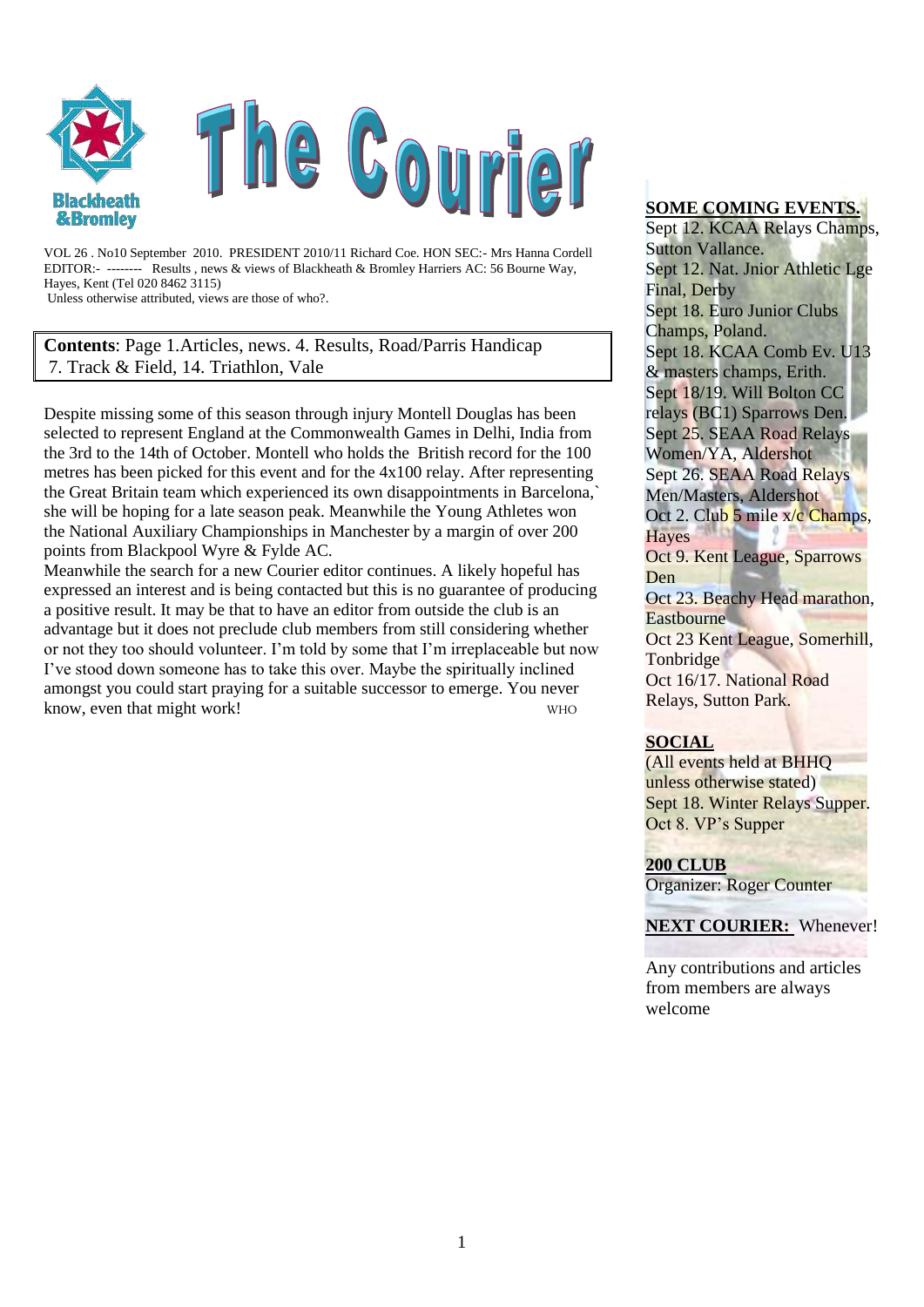#### A final editorial....Wither the Courier ?

For those of you who read my special feature on the History of the Courier (December 2009 issue) you may recall that it was originally intended to be a supplement to the results services provided by the Gazette which was originally styled the "Blackheath Harriers Gazette and Club Record". This reveals that the Gazette was itself at one time produced to record results of events as the Courier has done for over thirty years since it was decided by the Committee to support a newsletter regularly produced to take this function over from the Gazette.

As I related in that piece there had been newssheets produced for recording results as far back as the mid 1950s to enable competitors to access results more quickly than could have been done in the pages of the Gazette. This was revived some time later when in the club centenary year the Newsheet was produced on a regular basis to deal with this. The growing number of athletics events taking place from the 1970s onwards (and this was before the running boom of the next decade) caused a decision to be taken to make the news-sheets the official club archive, and a glimpse from an article printed in the spring issue of the Gazette for 1977 entitled "*Wither the Gazette ?* " is of particular insight in understanding why the need arose for a separate publication that dealt mainly with results. In this piece the then editor Geoff Last described how the Gazette had originally printed results indiscriminately and from a wide variety of sports including cricket, rugby and even tug-of-war! Although by the late 1970s the editor was still endeavouring to include these as part of the magazine"s content he admitted that with the proliferation of athletic features and a recent explosion of athletic activity the Gazette could no longer cope with the volume of material thrown at it. It had been decided, wrote the editor with approval by the General Committee, that the Gazette was no longer duty bound to print match results in detail, particularly but where possible any effort should be made to keep club members informed of these things.

It was promised that the club would continue to publish the Newsheet which would contain as far as possible the results which had been obtained and that it should be bound and kept as a club record. Ever since then the Newsheet which in time became the Courier has been the club"s official archive whilst the Gazette concentrates on articles and reports of events retrospective of the particular season just finished. However the Courier with its greater frequency could produce these more immediately and with excessively greater capacity for results to be included.

This has been the policy of the Courier and its successive editors in the years since 1977 but with the revolution in information technology since the mid 1990s questions have been raised about the necessity of a hard copy magazine which is still printed in numbers of hundreds (and faithfully distributed to club members every two months on a Wednesday evening), when it could be easily accessed on the club's website in PDF by all and sundry. It's a question I've asked myself and at one point in my editorship my response was to ask myself whether is was still worth continuing to produce something that was merely taken for granted by some, and contained material which very easily could be found on websites, other results sheets and in such publications as Athletics Weekly.

For that reason I very nearly gave up producing it thinking it wasn't worth the effort any longer until it was pointed out to me that this indeed the official club archive and would be missed by many club members. In fact just to have it posted on the website is only part of the picture. The rest of it includes the cases of 13 or 14 year olds having their own copy of the Courier given out to them at the track at Norman Park, an of the long-standing member now living way up in Scotland who dutifully pays his contribution to the Courier fund, keenly sending in his results for the over 70s vets by postcard. Such a person needs acknowledgement of their unique and much-appreciated support and they should get it. Anyway to sum up the Courier fulfils a vital function in recording all results be they ever so obscure or seemingly insignificant. Athletics Weekly may give you results but they will be mainly of those elite runners who constantly get praise and attention from the athletic world at large. The Courier honours the achievements of the grass roots such as the fun-runners, the 70-somethings down to the young athletes who may not get an airing elsewhere, so as to give then

encouragement both at the beginning and the end of their athletic careers. It also takes from sources which are complex and simplifies them concentrating on those who are club members so that the reader's eye isn't confused by irrelevant information, and even though it was not intended as such, the Courier can be a forum of comment and personal creative expression which is something I inherited from Bill Clapham and have endeavoured to continue.

All this leads me to conclude that the Courier should continue in some form in the future and it would be a shame for it to go into abeyance for lack of a suitable editor. Alas I cannot keep it going indefinitely and yet it may be that the only way for someone to take it over is if it does not get produced for a while in order that it would be missed. If so then surely someone will come forward to pick up and carry on the production of what is the official club archive. I have asked before and ask again, is there anyone who can consider doing this? Your response however small at first would be most appreciated by the club and leave a lasting legacy to its history. WHO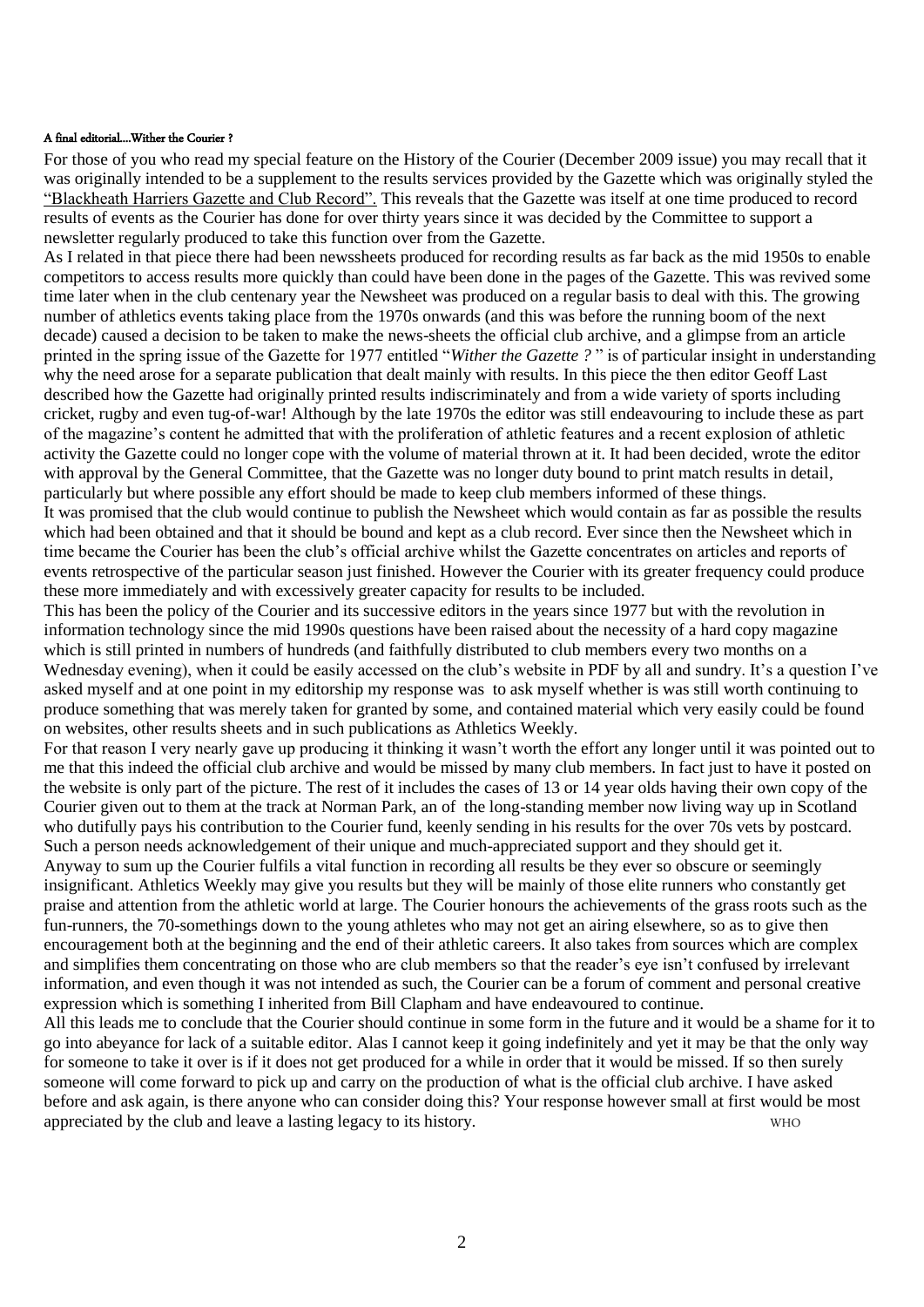#### A brief history of the Clubhouse

*(This is an article I recently submitted to the Hayes Review for its forthcoming October issue. I am currently writing up a more detailed history which will appear in the next Gazette at the end of this year. If any members are interested in contributing material for use in such a piece I'd be glad to hear from them, especially those who can remember what the club-house was like in the dim and distant past)* 

The buildings of the club headquarters of Blackheath and Bromley AC were constructed for use as stabling facilities for clientele using Hayes railway Station when it was opened in 1882. They were used for this purpose for several years but eventually fell into disuse as the advance of the motor car and electric tram rendered the need for stables obsolete. For some years the buildings remained unoccupied. Then Blackheath Harriers which had moved from South London to West Wickham needed a base in an area still having unspoilt areas of countryside around it for training and it was decided to purchase the site which the Club President T.K Grant had discovered and considered suitable for a new club house. Land was purchased consisting of 'half an acre of freehold land and two good buildings of solid construction'including a cottage for £850. Completion was made in June 1926 and immediately work commenced to restore the buildings to make them suitable for use as a clubhouse. The architect W.C Pinhey drew up plans for a main building with two floors, the upper floor to contain a common room and committee room and the ground floor for changing room and bathrooms. Ownership was vested in a company BHHQ Ltd which was formed to acquire and develop the property and hold the Title Deeds. Meanwhile the club itself funded the purchase partly by issue of debentures which were purchased by club members promising eventual ownership by the club of its premises.

The buildings were opened for use on January 1<sup>st</sup> 1927 and although advanced by the standards of other clubs at the time the clubhouse was still had archaic features; lighting was by gas and the bathing was done in Victorian hip-baths with the heating of water erratic rendering it frequently scalding hot. Initially the premises were used mainly for sporting rather than social events which were still held mainly in Central London. Slowly more social functions were held in Hayes and eventually the Committee Room was converted into a kitchen with a bar installed to make the club self catering. The cottage for many years housed the club Steward and eventually the Committee also met there. In post war years it authorized significant improvements and modernizations. New baths were installed and in 1948 the debentures used to finance the initial purchase were fully redeemed and the club acquired the freehold of the property. During the 1950s improvements were made including installing electricity to replace the gas lighting, the complete renovation of the changing rooms, upgrading of boilers and the installation of showers.

In 1974 the clubroom was made over and new fittings such as notice-boards and floodlights were installed. But by then there was a need for greater space. The cottage had become condemned and a new building scheme funded by debentures and donations was set up.A new block was built to be used as a general purpose exercise and committee room and included a purpose built flat for the residential club steward . This remained unaltered over the next two decades but in 1996 reflecting the increasing numbers of women members a suite of changing facilities were installed for their use. Finally in 2007, in memory of the club's most famous athlete the club-house was re-named the Sydney Wooderson Centre and the fabric of the building including windows, doors and floor surfaces were given necessary refurbishments. At present the club is aiming to commission an ambitious re-building program expanding its kitchen facilities and build a new outbuilding on the site of the cottage. This is subject to planning permission and funding and as yet has no definite outcome. Nevertheless the clubhouse has survived and adapted to changing needs and circumstances and will no doubt continue to do so in the future.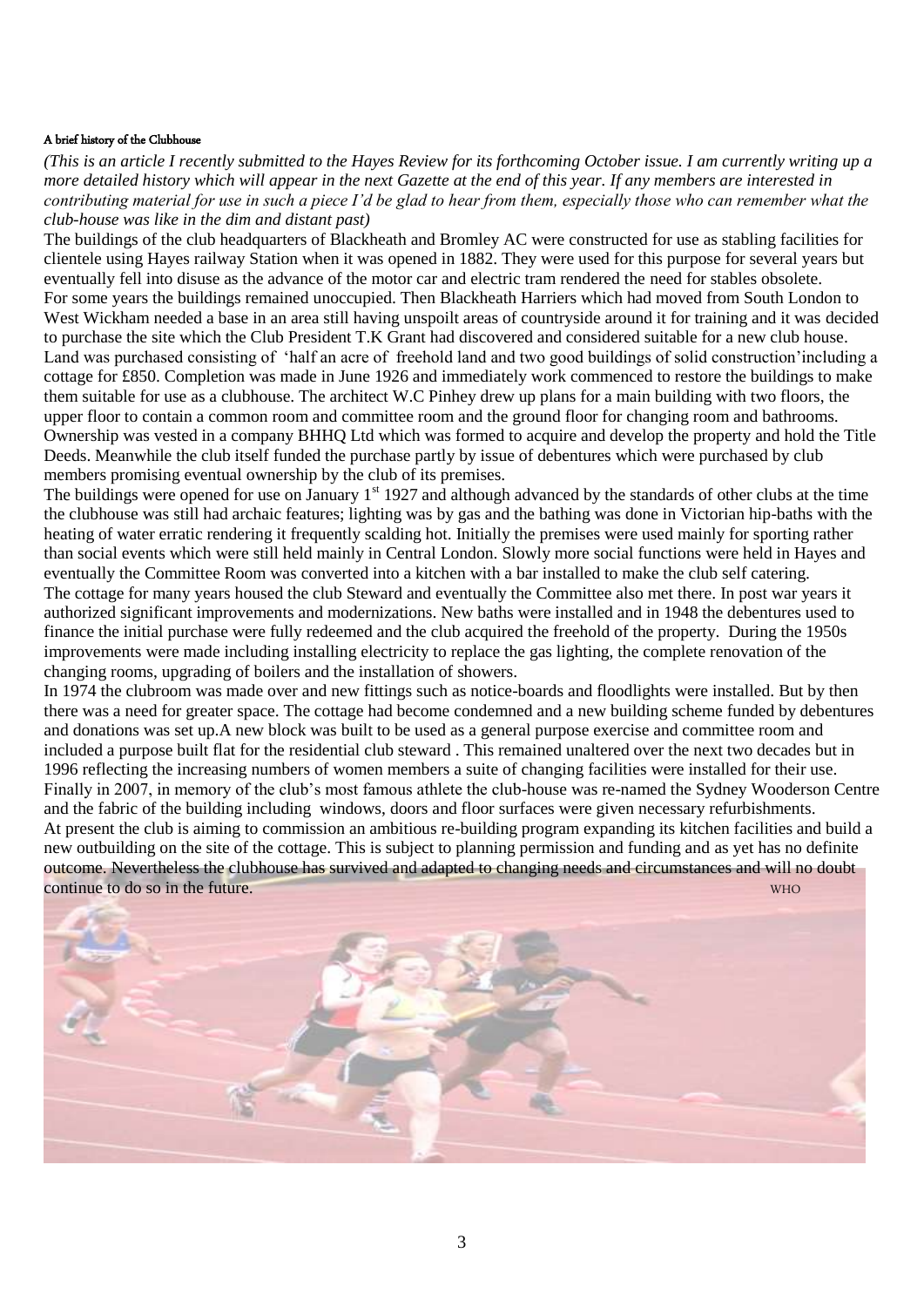# **The Courier September 2010. Results**

# Road.

**Marathons** 

**July 11th Dartford Half marathon.** 23. G. Evans (1:30"29)- 93. K. Pratten (1: 40"55)- 110. L. Page (1:42"06)

**Other distances**

**Last Friday of Month 5km. Serpentine. July 30th** 36. D. Beadle (18"38) **August 27th** 36. D. Beadle (18"44)

## **Parris Handicap Series**

**Race 4 July 21st .**1 Clare Parkin (35"35 /*20'05*){41}- 2 Luke Brett (35"42 /*22'57*){39}-3 Tim Ayres(35"48 /*18'48*){37}- 4 Jenny Paxton (35"51/*27'51*){35}- 5 Bernie Bater (35"54/*20'24*){34}- 6 Andy Tucker (35"55 /*18'25*){33}-7 Jessica Jones (36"02 /*20'47*){32}- 8 Dave Leal (36"02 /*23'17*){31}- 9 Adrian Stocks (36"04/*19'34*){30}-10 Iain Swatton (36"13/*21'13*){29}-11 Matt Allcock (36"14/*21'44*){28}- 12 Gerald Sterling (36"17 /*19'47*){27}-13 Peter Rogers (36"22/*19'52*) {26}-15 Dave Carton (36"28 /*20'28*){25}-14 Andy Lawes (36"31/*20'01*){24}-16 Jane Bradshaw (36"34/*18'49*) {23}-17 Melody Kane (36"37/*21'07*){22}-18 Dave Beadle (36"44/*18'29*){21}-19 Neil Roberts (36"50 /*23'05*){20}- 20 Glen Turner (36"50 /*17'05*){19}- 21 John E Turner (36"50/*21'35*){18}-22 Anne Cilia (36"55/*22'40*){17}-23 Tracey Ashenden (36"58 /*23'58*) {16}- 24 Andy Riches (36"59 /*21'29*){15}-25 Nigel Haffenden (37"03/*20'18*){14}- 26 Justine Eastbury (37"03 /*21'33*){13}-27 Cliff Keen (37"06 /*18'21*){12}-28 Gary Cook (37"09 /*19'09*){11}- 29 Steve Pairman (37"10 /*19'25*){10}-30 Glen Read (37"20/*22'20*){9}-31 Mick Jones (37"23/*19'53*){8}- 32 Chris Pike (37"26/*21'11*){7}-33 Sarah Belaon (37"37/*22'22*){6}- 34 Peter Horton (37"43 /*23'58*){5}-35 John Fenwick (37"57/*22'12*){4}-36 Wilf Orton (38"14/*26'14*){3}-37 Maz Turner (38"16/*30'01*){2}-38 Ron Chambers (38"21/*36'06*){1} Finishing positions on net time. Men: 1. G. Turner- 2. C. Keen- 3. A. Tucker. Women: 1. J. Bradshaw- 2. C. Parkin-3. J. Jones

**Race 5 August 18th** 1 Kelly McEntee (35"38/*20'23*){33} -2 Dave Leal (35"46 /*22'31*){31}-3 Andy Riches (35"52/*20'37*){29}- 4 Bernie Bater (35"54/*24'27*)- 5 Colin McEntee (35"56/*20'56*){26}-6 Dave Carton (35"59 /*20'14*){25} -7 Carolyna Jones-Baldock (36"04/*21'34*) {24}-8 Clare Parkin (36"05/*20'05*){23}- 9 Adrian Stocks (36"13 /*28'22*){22}-10.Cheryl Battersby (36"23 /*23'21*){21}-11Cliff Keen (36"25/*17'55*){20}-12 Iain Swatton (36"31/*21'16*){19}-13 Neil Roberts (36"36 /*22'51*){18}-14 Tim Ayres (36"37/*18'37*){17}-15 Nigel Haffenden (36"39/*20'09*){16}-16 Gerald Sterling (36"42 /*19'27*){15}-17 Graham Coates (36"45 /*19'30*){14}- 18 Melody Kane (36"47/*21'17*){13}-19 John E Turner (36"50/*21'50*){12}-20 David Sterling (36"50/*22'05*) {12}-21 Anne Cilia (36"53/*22'53*){10}-22 Gary Cook (36"55/*18'55*){9}-23 Barry Wetherilt (37"10/*21'10*){8}- 24 Justine Eastbury (37"14/*21'59*){7}- 25 Glen Turner (37"15/*17'30*){6}-26 Martin Lundie (37"24/*32'54*){5}- 27 Luke Brett (37"25/*22'40*){4}-28 Chris Pike (37"28/*21'13*){3}-29 Mark Ellison (37"31 /*19'31*){2}- 30 John Fenwick (37"37/*22'22*){1}

Men :1. G. Turner -2. C. Keen- 3. T.Ayres. Women: 1. C. Parkin- 2. K. McEntee-3. M.Kane **Race 6 September 1st .**1.Martin Lundie (35"22/ *31'22)* 39- 2 Zoe Wood (35"33/ *22'03*) 37- 3 Dave Carton (35"35/ *19'50*) 35- 4 Matt Alcock (35"40/ *20'25*) 33-5 Adrian Stocks (35"41/*18'56*) {32}- 6 Clare Parkin (35"48/ *20'03*) {31}-7 Sarah Belaon (35"50/*21'20*) {30}- 8 Luke Brett (35"57/ *21'57)*{29}-9 Dave Leal (36"01/ *22'31*){28}-10 Andy Lawes (36"04/*19'34*) {27}-11 Glen Read (36"08/ *21'23*) {26}-12 Steve Pairman (36"13/*18'58*) {25}-13 Gerald Sterling (36"14/ *18'59*{24}-14 Melody Kane (36"15/ *20'45*){23}-15 Mark Ellison (36"15/ *18'45*){22}-16 Iain Swatton(36"21/ *21'06*){21}-17 Neil Roberts (36"22/ *22'52*){20}-18 Wilf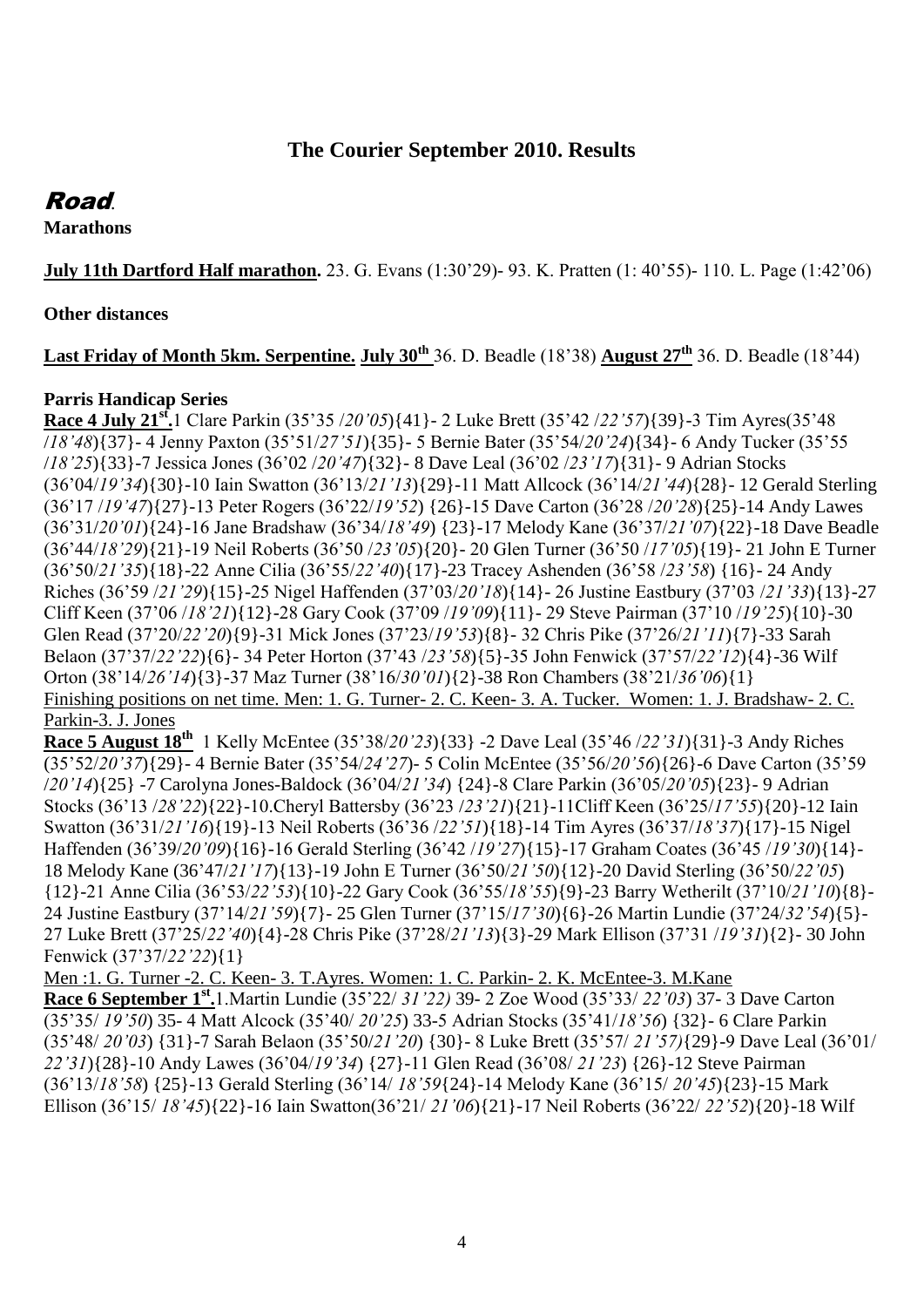Orton (36"22/*24'22*){19}-19 Barry Wetherilt (36"25/*20'40*){18}-20 Graham Coates (36"26/ *19'11*){17}-21 Justine Eastbury (36"27/*21'42*){16}-22 Glen Turner (36"28/*16'58*){15}-23 Mick Jones (36"28 /*18'58*){14} - 24 Chris Pike (36"31/*20'31*) 13 -25 Peter Rogers (36"35/ *20'05*){12}-26 Peter Horton(36"39 /*22'54*){11} -27 Martin Blunden (36"49/ *20'19*){10}-28 Bernie Bater (36"50/ *21'05*) {9}-29 Dave Beadle (36"52/ *18'52*) {8}-30 Andy Riches (36"59/ *21'14*){7}-31 Jessica Jones (37"01/ *21'46*) {6} -32 Anne Cilia (37"03/ *23'18*) {5}- 33 Carolyna Jones-Baldock (37"03/*22'33*){4}-34 Tim Ayres (37"17 /*19'32*){3}-35 Clem Leon (37"50/ *22'35*){2}-36 Ron Chambers (39"12/ *38'42*){1}

Men : 1. G.Turner- 2. M.Ellison-3. D. Beadle Women : 1. C. Parkin- 2. M.Kane-3. S. Belaon



This summer"s Parris Handicap series drew to an end on September 1st as 36 runners competed in the final race. Following on from wins by Tim Ayres, Justin Eastbury, Steve Pairman, Claire Parkin and Kelly McEntee this was won by Martin Lundie who held off a competitive field, but the overall series title went to newcomer **Luke Brett**, who as Martin had done previously won the Parris Shield in his first season. The winning margin was 12 points from David Leal with Clare Parkin in third place. Clare"s performance was underpinned by placing as top female runner in four of the events, although Jane Bradshaw

with 18'49 was the fastest lady over the season. For the men however there was a clear winner of the first man title as Glen Turner achieved this distinction in all six races with a fastest time for the season of 16'54.

#### **Final standings after all six events**

*1. Luke Brett (160 points)* -2. Dave Leal (148) -3. Clare Parkin (147) - 4.Dave Carton (146)- 5 Adrian Stocks (138) -6 Iain Swatton (120)-7 Tim Ayres (119)- 8 Glen Turner (113)- 9 John E Turner (109)- 10 Anne Cilia (107)- 11 Peter Rogers (107)- 12 Bernie Bater (106)- 13 Neil Roberts (99)- 14 Jenny Paxton (98)- 15 Justine Eastbury (97)- 16 Andy Lawes (97)-17 Steve Pairman (92)- 18 Melody Kane (91)- 19 Cliff Keen (90)- 20 Graham (90)- 21 Carolyna Jones-Baldock (86)- 22 Martin Lundie (76) -23 Jessica Jones (74)- 24 Andy Riches (66) -25 Gerald Sterling (66)- 26 Peter Horton (65)- 27 Chris Pike (65)- 28.Dave Beadle (62)- 29 Matt Allcock (61)- 30 Tess Banasiewicz (58)- 31 Colin McEntee (57)- 32 Barry Wetherilt (52)- 33 Maz Turner (51)- 34 Mick Jones (51)- 35 Wilf Orton (49)- 36 David Sterling (46)- 37 Nigel Haffenden (44) -38 Andy Tucker (42)-39 Mark Ellison (41)- 40 Jane Bradshaw (38)- 41 Zoe Wood (37)- 42 Sarah Belaon (36)- 43 Glen Read (35)- 44 Kelly McEntee (33)- 45 Catherine Brooks (29)- 46 Mark Compton (27)- 47 Tracey Ashenden (25)- 48 Cheryl Battersby (21)- 49 Gary Cook (20)- 50 Paul Hills(15)- 51 Kate Pratten (13)- 52 John Robinson (11)- 53 Martin Blunden (10)- 54 Neil Ives (8)- 55 John Fenwick (5) -56 Emma Graham (4)-57 Jo Smith (3)-58 Amanda Hone (2)- 59 Jo Hone (2)- 60 Ron Chambers (2)- 60 Clem Leon (2)

#### **Walking events**

**June 15th Steyning AC track 3km, Broadbridge Heath** 2. S.Lightman (SWC) (16"13) June 16<sup>th</sup> London Business Houses League 3km, Willesden 12. D.Hoben (SWC) (20<sup>°</sup> 27.5) **June 20th London Inter-Clubs 5 km, Copthall** 22. D.Hoben (SWC) (34"59)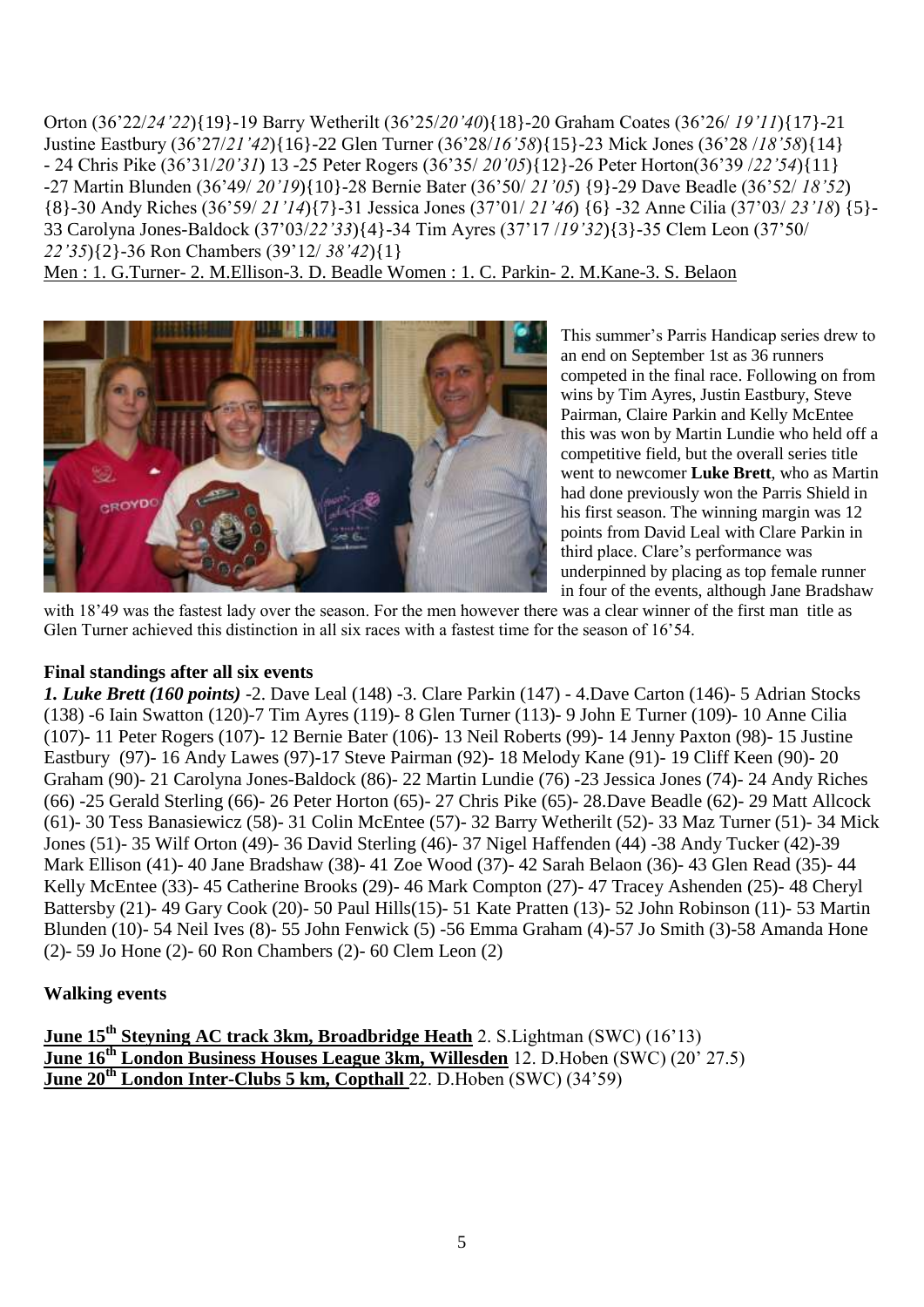**June 22nd Veterans Athletic Club League and Championships 5 miles, Battersea Park** 3. S.Lightman (SWC *1 st M65*) (44"15)-12. P.Hannell (SWC *3 rd M65*) (50"58)- D.Hoben (SWC *2 nd M55*) (55"21)

**June 26th British Masters 20km Championship, Northampton** D.Hoben (SWC 3rd M55) (2:28"28).

**July 3rd 500th Essex League 5km, Redbridge Cycle circuit** Men**:**D.Hoben (SWC) (34"59).

**July 3rd British Masters Track & Field Championships, Cardiff** 3km, Men 3. R.Michell (SWC *1 st M60*)

(15'55.3)- 6. P.Hannell (SWC  $2^{nd} M65$ ) (17'28.1) **July 4<sup>th</sup>** 5km R.Michell (SWC  $1^{st} M60$ ) (26'52.01).

**July 7th Surrey Walking Club/ Blackheath & Bromley 3km Track Walking Championships, Norman Park, Bromley** 1. R.Michell (*I*<sup>st</sup> *SWC/ I*<sup>st</sup> *B & B*) (15'41.5)- 5. P.Hannell (3<sup>rd</sup> *SWC/2<sup>nd</sup> B & B*) (17' 20.2)- 9.

 $D.Hoben (SWC/3^{rd} B & B) (20'41).$ 

**July 13th. Veterans AC 5 mile League.Battersea Park** 6. P. Hannell (SyWC) (49"45)- 13. D. Hoben (SyWC)  $(56'19)$ .

# **July 14th. Blackheath & Bromley HAC Johnson Bowl 4 miles Road Walking Championships. Bromley**

1. R.Michell (SyWC) (1st B&B) (33'3)- 2. S. Lightman (SyWC) ( $2<sup>nd</sup>$  B&B) (38'32)- 3. P. Hannell (SyWC) (3rd B&B) (39"18)- 5. D. Hoben (SyWC) (4th B&B) (45"01)

**July 17th. London Inter-Club Championships. Lee Valley**

14. P. Hannell (SyWC) (17"18)- 28 D. Hoben (SyWC) (20"02).

**July 24th. South of England AA Championships 5km Walk. Copthall Stadium**

3. P. Hannell (SyWC) (29"36.14)

**August 8th. UK Veterans Inter-Area Match 2km. Solihull**

4. P. Hannell (Vets AC/SyWC) (2nd M60) (11"12.8).

**August 8th. Veterans AC 5 Mile Road Walk. Battersea**

6. P. Hannell (SyWC) (49"15)-11. D. Hoben (SyWC) (56" 09).

**August 11th. Surrey Walking Club Open 5km. Norman Park** 3.S.Lightman (SyWC) (28"11)- 4. P.Hannell (SyWC) (29" 20)- 9. D.Hoben (SyWC) (33"58)

**August 28th. Polish Commemorative Open Walks. Veterans 5km. Gdansk** 4. S. Lightman (SyWC)  $(28'51)$ .

**August 29th. Veterans AC Track & Field Championships. Battersea** 5. P. Hannell (SyWC) (1st M65) (17"21.1) - 13. D.Hoben (SyWC) (1st M55) (20"48.4)

**August 29th. Veterans AC Track & Field Championships. Battersea** 5. P. Hannell (SyWC) (1st M65) (17" 21.1)- 13. D.Hoben (SyWC) (1st M55) (20.48.4)

**September 4th. Jim Sharlott 10km. (incorporating British Masters Champs.). Leicester**10. R. Michell (SyWC) (3rd M60) (56"26)

**Southern Area Veterans League Final. 3km Walk. Ashford**

2. R. Michell (SyWC)  $(2^{nd}$  m35)  $(10'30)$ - 3. S. Lightman (SyWC)  $(1st M50)$   $(10'58)$ 

# Cross Country

**July 4th Orpington 10km** 1 Ian Frith (36"24) -3 Stephen Cavey (37"38) - 7 Martin Airey (38"45) - 9 Will Mercer (39"12) - 14 Samuel Jackson (40"00) - 23 Andrea Pickup (41"08) *FV35*- 25 Brendan McShane (41"33) *MV40* -33 Graham Coates (42"05) *MV50*- 57 David Carton (45"08) *MV50*- 71 Adrian Stocks (46"35) - 79 Robert Brown (46"56) *MV60*- 85 Alan Twomey (47"21) -95 Sasha Shaker (47"45) -125 John Fenwick (49"05) *MV60*- 155 Glen Read (51"28) *MV40*- 156 Stephen Hollingdale (51"28) *MV50*- 173 Wilfred Orton (52"25) *MV50*

**July 24th Banstead Woods Park Run**. 20. R. Brown (21"23)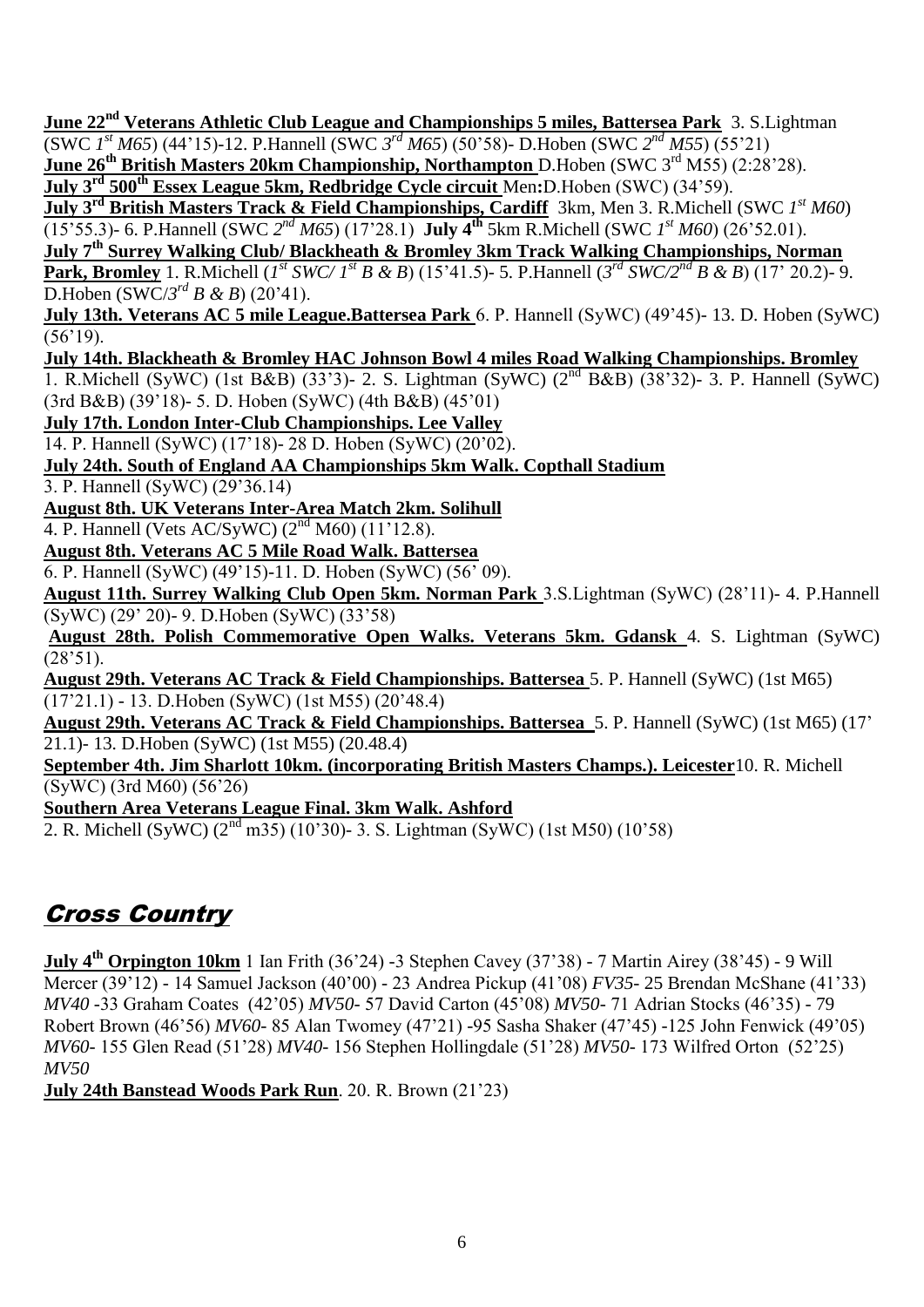# Track & Field

#### **July 3rd. BAL. Don Valley, Sheffield**

100m A. 1. J. Alaka (10.53); B. 1. F. Owolade (10.81). 200m A. 1. J. Alaka (21.09); B. 2. F. Owolade (10.81). 400m A. 4. D. Putnam (48.37); B. 1. B. Barikor (48.30). 800m A. 8. B. Harding (2"01.21); B. 7. P. Sesemann (1"58.04). 1500m A. 8. S. Cavey (4"13.23); B. 8. A. Bruce-Littlewood (4"21.68). 3000mSC A. 3. A. Bruce-Littlewood (9"29.41);B.8.A.Pope(13"44.81). 5000m A. 8. P. Sesemann (16"41.15); B. 6. B. Harding (17"07.12). 400m Hurdles A. 4. E. Harrison (53.78); B. 5. B. Hopkins (56.48). 110m Hurdles A. 6. E. Harrison (15.24); B. 5. C. Baker (15.57). Hammer A. 3. A. Jordan (58.90m); B. 3. A. Pope (37.49m). Discus A. 6. A. Pope (41.54m); B. 8. C. Baker (35.14m). Javelin A. 5. C. Baker (51.61m); B. 5. A. Pope (45.20m). Shot A. 7. A. Pope (11.61m); B. 6. C. Baker (11.24m). LJump A. C. Baker (6.37m); B. 5. S. Bobb (6.13m). TJump A. 4. S. Bobb (14.43m); B. 3. D. Bovell (12.38m). HJump A. 4. L. Ely (1.90m); B. 6. C. Baker (1.60m). PVault A. 2. S. Huggins (5.00m); B. 1. N. Quiney (5.00m). 4x100 Relay 4. E. Harrison, D. Bovell, B. Barikor, F. Owolade (42.79). 4x400m Relay 5. A. Wilson, D. Putnam, F. Owolade, B. Barikor (3"13.80).

**July 3rd British Masters Champs,Cardiff**.Women O60.Javelin.1.B.Terry(19.27m) ;Shot 2. B.Terry (8.41m) ; Hammer3.B.Terry (23.97m) ;Weight 2. B. Terry (10.00m). Men. O35. 400mH 3. R. Holt (59.21). O50.100m.5.C.Leon(13.41) ;200m8.C.Leon(27.46) ;400m 4.C.Leon (60"12) ;5000m1.W.Foster (16"08.44) ; Ljump 4.C.Leon(5.01m) ; Tjump 1.C.Leon (10.76m) ; Hjump 2. C. Leon (1.60m) ; Javelin 2. S. Langson (51.79m).O55.3.T.Phillips (12.97);200m 5. T. Phillips (26.40) O65. 3000m walk 2. P. Hannell (17"28.10). O75. Shot2.G.Hickey(9.63m);Jav1.G.Hickey(25.32m) ;Hammer5.G.Hickey(24.33m) ;Weight 3.G. Hickey (10.76m). **July 4th Resisprint International, La Choux-de-Fonds, Switzerland.** 100m 4. M. Douglas GB (11.40) **July 8th Meeting Arcobeleno, Cella Ligure, Italy.** 200m women (race 2) 5. A. Shand-Whittingham (24.90) **July 10th Meeting Internazionale Donnas, Italy.** Women 100m (race 2) 5.A.Shand-Whittingham (11.82) **July 10th Southern League Div 2, Norman Park.** 

A string. 100m 5. J. Allen (12.1) ; 200m 1.D.Haque (22.1) ; 400m 1.A.Wilson (49.2) ; 800m 4. D.Mckinlay (2"00.9) ; 1500m 1.D.Mckinlay (4"17.3); 5000m 4. J.Darling (18"56.6) ; 3000m S/c 4.T.Ayres (12"36.8) ;110m H 3. R. Holt (20.0); 400m H 1. D.Paisley (56.1);4x100m relays 3rd BBHAC (45.9) ; 4x400m 1st BBHAC (3"24.6) ; Ljump 4.T.Jenkins (6.07m) ; Hjump 5. I. Holder (1.50m) ; Tjump 3. D. Haque (12.98m) ; Pvault 3. N.Moore (3.90m) ; Discus 5. R. Holt (17.31m) ; Javelin 5. R. Holt (33.58m) ; Shot 5. T. Ayres (7.20m) ; Hammer 5. R.Holt (19.76m) B string. 100m 5. F.Arnott (12.2) ; 200m 5. F. Arnott (25.1) ; 400m 1.O. Robinson (52.1) ; 800m 2. J. Darling (2"01.3) ;1500m 1. I. Frith (4"20.4); 5000m 3.R.Braden (19"11.2) ; 3000m S/c 3. R. Hall (13"11.9) ; 400m H 1.R.Holt (58.4) ; Ljump 2. J. Allen (6.00m) ; Hjump 4. R. Daniel (1.10m); Tjump 1. T. Jenkins (12.22m) ; Pvault 1.A.Williams (3.40m) ; Discus 5. T. Ayres (14.70m) ; Javelin 5. T. Jenkins (6.77m) ; Shot 5. R. Hall (5.10m); Hammer 4.T.Ayres (15.69m)

**July 10th BMS Solihull.** 1500m (race C) 5. A. Bruce-Littlewood (3'21.51)- (race D) 4. J. Poole (3'55.95)-(women race B) 9. B. Proctor (4"31.77)

#### **July 11th. Kent Young Athletes League Division 1. Julie Rose Stadium, Ashford**

*U13 Girls.* 75m A. 4. I. Jones (11.4); B. 2. G. Cain (11.5). 150m A. 3. G. Cain (23.2); B. 2. R. Courtney (22.7). 600m A. 2. S. Riskey (1.56.0); B. 2. L. Everson (2.06.7). 1000m A. 3. N. Bridson-Hubbard (3.32.5); B. 1. J. Kenne (3.40.0).70m Hurdles A. 4. I. Jones (14.8); B. 2. R. Courtney (14.4). 1200m Walk 4. N. Bridson-Hubbard (8.38.3). HJump A. 4. I. Reeves (1.20m); B. 1. S. Riskey (1.20m). LJump A. 4. I. Reeves (3.72m); B. 4. A. Duffas (3.37m). Shot A. 3. B. Hollett (6.85m); B. 2. R. Courtney (5.35). Discus A. 3. B. Holett (15.82m); B. 3. E. Ibidunni (8.44m). Javelin A. 5. B. Hollett (9.02); B. 3. S. Riskey (8.98m). 4x100m Relay. 4. I. Jones, R. Courtney, A. Duffas, G. Cain (59.8). *U15 Girls.* 100m A.1.C.Hylton (13.4); B. 1. S.Williams (13.9). 200m A. 3. V. Olatunji (28.7); B. 1. A. Bryan-Isacs (28.9). 300m A. 3. S. Woolhouse (46.7); B. 1. S. Hylton (44.3). 800m A. 4. S. Woolhouse (2.43.5); B. 3. B. Frost (2.50.5). 1500m A. 3. S. Leighton (5.28.2): B. 2. I. Jackson (5.40.0). 75m Hurdles A. 3. S. Hylton (12.9); B. 5. L. Pettet (16.3). 1200m Walk A. 4. B. Frost (8.58.9); B. 3. S. Hylton (8.59.2). HJump 3. A. Wheelwight (1.45m). PVault 2. F. Korra (1.90m). LJump A. 2. E. Syron-Ross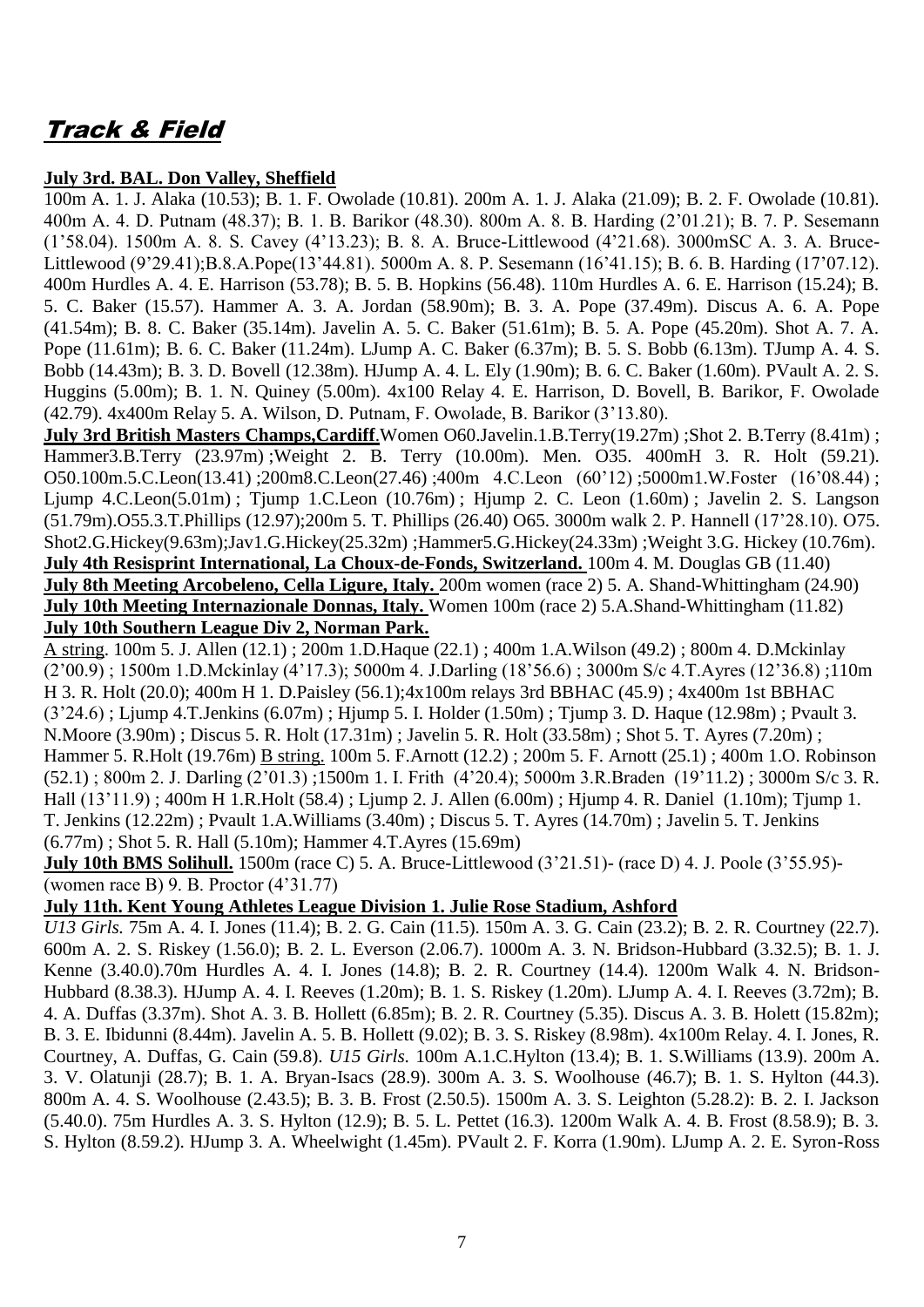(4.81m); B. 1. S. Cordell (4.54m). Shot A. 3. A. Bryan-Isaacs (6.63m); B. 3. S. Cordell (5.29m). Discus A. 4. S. Cordell (10.56m). Javelin A. 5. F. Korra (10.64m); B. 3. R. Pettet (7.45m). 4x100m Relay. 1. S. Williams, C. Hylton, V. Olatunji, A. Bryan-Isaacs (52.8).

**July 12th Meeting Nationale Di d'Albertville**. 100m (women) 4. A. Shand-Whittingham (12.10)

**July 14th. Watford open Graded Meeting.** 100m (race 8) 6. T. Swarey (11.45) wind -0.1 m/s; 200m (race 7) 2. A. Campbell (22.73) wind -0.8 m/s ; 800m (race 19) 5. R. Bentley (1"56.37).

**July 16th Dartford open meeting.** Pvault v50. 1. A. Hardy (2.90m)

**July 17-24th European Vets Champs, Nyiregyhaza, Hungary** 800m. (heat 3 22/7) 1. K. Daniel (2"29.75)- (final 23/7) 4. K. Daniel 2"22.22) ; 1500m (heat 2 17/7) 3. K. Daniel (5"02.40)- (final 19/7) 5. K. Daniel

 $(4'59.35)$ ; 4x400m (24/7) (K. Daniel 3rd leg of GB team finishing  $2<sup>nd</sup>$  in 4'04.27)

#### **July 18th. England Senior Championships. Gateshead**

400m Hurdles. 5th Ed Harrison (53.57). 1500m. 10th Elaine Murty (04.32.03). 3000SC. 3rd Shavaun Henry (11.16.96).

#### **July 22-25th World Junior Championships, Moncton, Cananda.**

July 22nd. Womens Ljump. (heat B) 9. L. Ugen *GB* (5.56m) wind -0.5 m/s ; July 24th Hammer 1. S. Hitchon  $GB$  (66.01m); July 25th mens 4x400m (D. Putnam  $46.6/2<sup>nd</sup>$  leg of GB team finishing 3rd in 3'06.49) **July 28th BMC Watford** 1500m (race B) 3.Alex Bruce-Littlwood (3"49.88)

#### **July 31st. British Athletics League, Men's Div 1. Norman Park.**

A string. 100m.1.T.Gilling (10.46) ; 200m.1.J.Alaka (21.34) ; 400m 4.B.Barikor (48.22) ; 800m 7.R.Bentley (1"53.83); 1500m 5. B.Harding (3"56.58) ; 3000m s/chase 3. A. Bruce-Littlewood (9"10.82) ; 5000m 6. J.Poole (15"09.49); 400mH 4. E. Harrison (52.67) ;110mH 6.T.Sodehi (15.13) ; Hammer 3. A. Jordan (59.16m); Discus 8. A. Pope (40.28m) ; Javelin 7. M. Van Dobblestein (51.30m) ; Shot 6. A.Pope (12.44m);Ljump 7. D. Willis (6.15m) ; Tjump 8. D. Haque (12.23m) ; Hjump 5. L Ely (1.85m); Pvault 2. M.Longhurst (4.50m); 4x100m relay BBHAC 2nd (B.Barikor, J.Alaka, D.Bovell, T.Gilling {41.35}) ; 4x400m (B.Barikor, D. Putnam, E. Harrison, A.Wilson {3"11.59}).B string. 100m.1.J.Alaka (10.59); 200m.1.T.Gilling (21.54) ; 400m 1.A. Wilson (48.45) ; 800m 6. J. Poole (1"57.49) ;1500m3. R. Bentley (3"58.25) ; 3000m s/chase 2. A. Gibbins (9"52.03) ; 5000m 5. P. Sesemann (16"33.43) ; 400mH 3. B. Hopkins (54.99);110mH 8. D. Willis (18.42) ; Hammer 3. J. Haylock (46.76m);Discus 8.D.Willis (15.80m);Javelin 6. A.Pope (46.57m); Shot 8. E.Zorro (10.25m) ;Ljump 7. M. Longhurst (5.83m); Tjump 6.D.Willis (11.89m); Hjump 3.H.Rogers (1.80m); Pvault 3.A.Williams (3.20m) **July 31st Southern Men's League, Div 2, Cambridge.**

A string. 100m 5. S. Soult (11.9) ; 200m 5. S. Soult (26.6) ; 800m 4. I. Firth (2 :03"8) ; 1500m 2. I . Firth (4 :15"4) ; 5000m 5. R. Hall (20"28.2) ; 400mH 5. C. Daniel (1"18.4) ; Hjump 5. C. Daniel (1.00m) ; Ljump. 4. S. Soult (5.24m) ; Tjump 5. C. Daniel (8.76m) ; Shot 5. C. Daniel (6.22m) ; Discus 4. R. Hall (11.51m) ; Hammer 5. C. Daniel (10.90m) ; Jav. 5. C. Daniel (29.41m) ; 4x100m 5. BBHAC (51.5) ; 4x400m 5. BBHAC (3"52.6) B. string. 100m 5. B. Myszka (11.6) ; 200m B. Myszka (23.4) ; 800m 3. S. Cavey (2"06.9) ; 1500m 2. S. Cavey (4 "21.2) ; 5000m 4. R. Braden (22"34.8) ; 400mH 5. R.Hall (1"26.6) ; Hjump 4. R, Hall (1.00m) ; Ljump 4. R. Braden (4.80m) ; Tjump 5. R. Hall (7.93m) ; Shot 5. R. Hall (5.73m) ; Hammer 5. R. Hall  $(6.46m)$ ; Jav. 5. R. Hall  $(16.07m)$ .

#### **July 31st European Championships, Barcelona**. Womens 4x100m relays (rd 1-heat 2) 6th GB (44"09)  $(M.Douglas 2<sup>nd</sup> leg)$

## **August 1st. National Young Athletes League. Copthall**

*U13 Girls.* 75m A. 2. M. Bruney (9.83); B. 3. J. Ray (10.82). 150m A. 1. M. Bruney (19.31); B. 2. T. Orelaja (21.39). 800m A. 5. S. riskey (02.43.70); B. 5. E. Ibidunni (02.51.75). 1200m A. 3. N. Bridson-Hubbard (04.09.85). 70m Hurdles A. 4. G. McGrand (12.34); B. 2. R. Courtney (14.09). HJump A. 3. T. Orelaja (1.30m); B. 5. J. Ray (1.15m). Shot A. 8. I. Jones (6.83m); B. 7. R. Courtney (5.43m). LJump A. 1. M. Bruney (4.50m); B. 1. I. Jones (4.05m). 4x100m Relay. 3. J. Ray, I. Jones, R. Courtney, M. Bruney (55.29). *U13 Boys.* 100m A. 4. J. Dalsan (13.04); B. 5. D. Ayodele (13.85). 200m A. 3. J. Dalsan (26.93); B. 3. G. Ibitoye (27.52). 800m A. 7. J. Eversley (02.48.94); B. 7. D. Eversley (02.51.65). 75m Hurdles A. 7. D. Eversley (15.96); B. 5.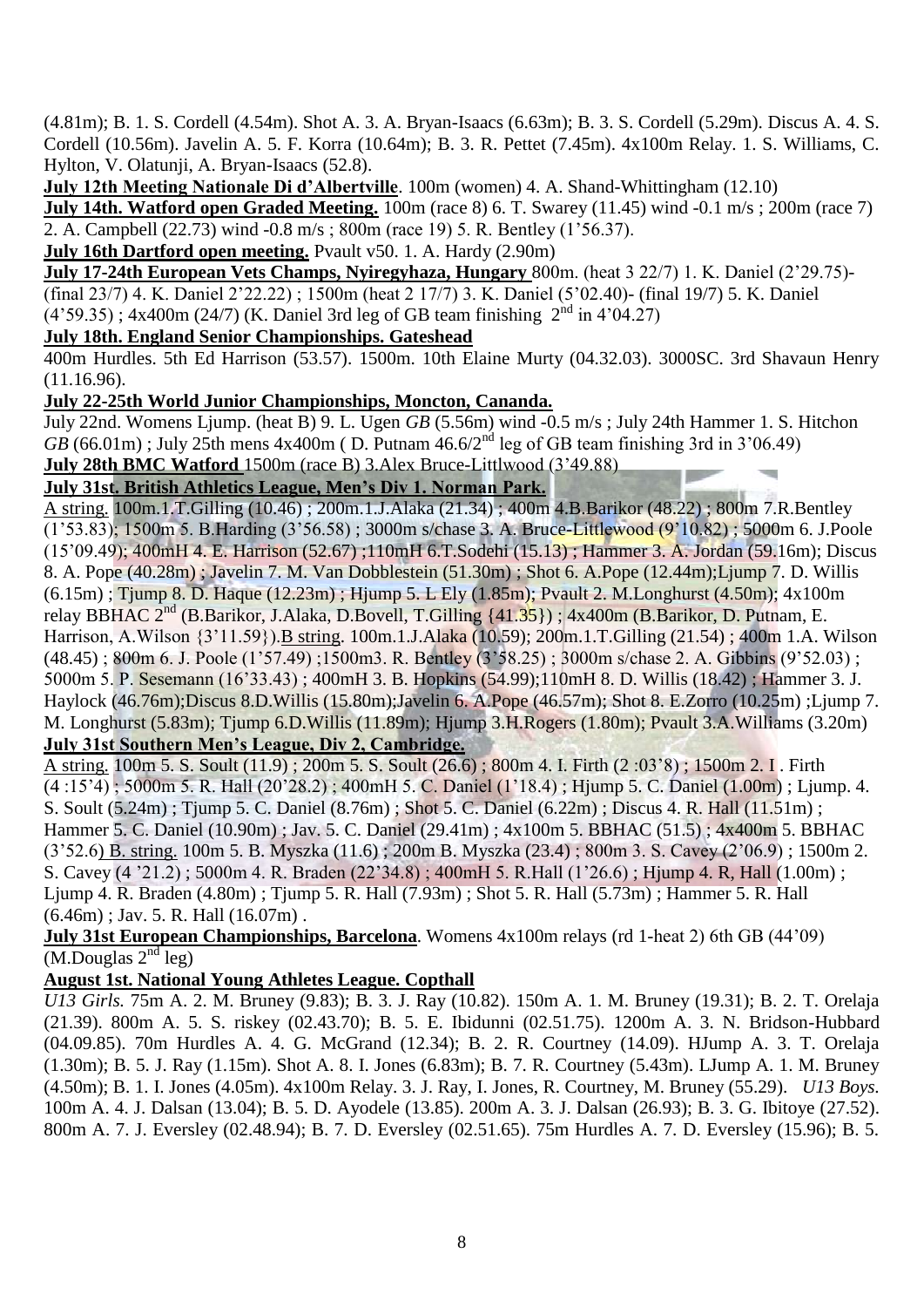D. Appiah (16.70). LJump A. 5. R. McCarthy (4.04m); B. 3. K. Wicking (3.85m). Shot A. 2. G. Ibitoye (10.71m); B. 1. R. McCarthy (7.81m). HJump A. 7. K. Wicking (1.25m); B. 7. A. Narracott (1.10m). 4x100m Relay. 3. (53.67). *U15 Girls.* 100m A. 2. D. Asher-Smith (12.07); B. 2. S. Hylton (12.73); B. 800m A. 5. H. Fletcher (02.28.01); B. 4. J. Galley (02.30.72). 1500m A. 6. S. Woolhouse (05.26.15); B. 6. S. Leighton (05.45.54). 75m Hurdles A. 4. S. Hylton (12.03); B. 2. A. Okdala (12.75). PVault A. 4. H. Coleman (1.90m). HJump A. 5. S. Clarke (1.40m); B. 7. O. Ogbeta (1.25m). Shot A. 5. J. Falana (9.11m); B. 2. Y. Sofolarin (9.01m). LJump A. 7. S. Cordell (4.48m); B. 6. A. Bryan-Isaacs (4.36m). Javelin A. 5. Y. Sofolarin (27.53m); B. 5. J. Falana (21.70m). Discus A. 3. Y. Sofolarin (25.97m); B. 6. J. Falana (15.64m). 4x100m Relay. 4. V. Olatunji, O. Ogbeta, C. Hylton, D. Asher-Smith (50.49). *U17 Women.* 100m A. 2. R. Dickens (12.28); B. 2. A. Lalemi-Jacobs (12.62). 200m A. 2. R. Dickens (25.48); B. 1. C. Colegate (25.57). 800m A. 6. J. Jones (02.27.47); B. 5. A. Reed (02.41.12). 1500m A. 6. A. Reed (05.24.65); B. 4. J. Jones (05.24.65). 80m Hurdles A. 1. R. Jones (11.88); B. 1. S. Duffy (12.54). 300m A. 2. A. Lalemi-Jacobs (42.51); B. 2. S. Duffy (44.11). LJump A. 2. L. Stevens (5.04m); B. 5. R. Robinson (3.38m). HJump A. 4. V. Munt (1.50). TJump A. 2. L. Stevens (10.56); B. 4. R. Robinson (8.96m). Shot A. 4. G. Cousins (9.36m); B. 2. E. Duffy-Penny (9.20m). Hammer A. 2. G. Cousins (29.77m); B. 3. E. Dumper (19.80m). Javelin A. 3. E. Duffy-Penny (28.52m); B. 3. E. Edwards (25.58m). PVault A. 3. A. Huggins (3.00m). Discus A. 2. E. Duffy-Penny (31.26m); B. 1. E. Dumper (29.38m). 4x100 Relay. 2. A. Lalemi-Jacobs, L. Stevens, R. Dickens, C. Colegate (48.99). 4x300m Relay. 1. R. Robinson, S. Duffy, V. Munt, R. Jones.

**August 3rd Avril Browning Memorial Series, (meeting 4) Tonbridge**. women 300m (race 3) 1. M. Southwart (42.55) ; Pvault 6. M. Southwart (2.60m). men. 1500m (race 5) 6. D. McKinlay (4"10.30) **August 7th Southern Womens League. Div 1, Bedford.**

100m A string. 1. A. Godsell (12.1)- B string. 3. H. Godsell W55 (14.2) ; 200m A. 1. A. Godsell (25.2)- B. 4. H.Godsell W55(30.0) ; 400m A. 4. C. Crouser U20 (63.9)- B. 2. M. Miller W45 (64.4) ;1500m A. 3. M. Kane U20 (5"28.8) ; 3000m A. 2. J. Jones U17(12"01.1) ; 400mH A. 3. C. Crouser U20 (1"15.0) ; Hjump A. 4. A. Godsell (1.10m) ; Ljump A. 3. A. Godsell (4.14m)- B. 3. H.Godsell W55 (3.49m) ; Tjump A. 4. M.Kane U20 (8.34m)- B. 3. H. Godsell W55 (6.65m) ; Shot A. 3. S. Milner U20 (9.83m)- B. 4. C. Wickham U20 (8.18m) ; Discus A. 2. S. Milner U20 (35.20m)- B. 1. E. Penny-Duffy U17 (30.90m) ; Hammer A. 3. S. Milner U20 (25.76m) ; Javelin A. 3. E. Penny-Duffy U17 (26.81m)- B. 3. C. Wickham U20 (22.31m) ; 4x100m 3rd (H. Godsell, M. Miller, A. Godsell, C. Couser {54.9}) ; 4x400m 3rd (H. Godsell, M. Miller, A. Godsell, M. Kane {4"26.6}). *BBHAC finished 4th with 50 points.*

#### **August 7/8th UK Athletics, Jumps & Throws Fest, Hendon.**

Women. Shot 3. S. Brown (14.49m)- (comp 1) 4. S. Brown (15.05m) ; Ljump 7. L. Ugen (5.79m) ; discus 6. S. Milner (38.95m). Men Ljump 5. J. Olasen (7.22m) ; Hjump 9. L.Ely (1.92m).

#### **August 8th Kent Young Athletes League, Norman Park.**

U15 girls. 100m A string. 2. Vivien Olatunji (13.0)- B string. 1. Oshuwa Ogbeta (13.3) ; 200m A. 2. Cheriece Hylton (26.6)- B. 2. Amber Bryan Isaacs (28.3) ; 300m A. 1. Dina Asher Smith (39.4)- B. 1. Bethany Frost (2"41.6) ; 800m A. Anna Myers (2"40.3)- B. 1. Bethany Frost (2"41.6) ; 1500m A. 2. Sonia Woolhouse (5"22.8)- B. 2. Isabel Jackson (5"45.0) ; 75mH A. 2. Amy Okdala (13.1)-B. 4. Amber Johnson (16.7) ; Hjump A. 2. Shannon Clarke (1.45m)- B. 1. Shannon Hylton (1.35m) ; Pvault A. 1. Helena Coleman (2.00m) ; Ljump A.3. Aine Hurlock (4.29m)- B. 2. Helena Coleman (3.95m) ; Shot A.3. Jumoke Falana (8.39m)- B. 3. Amber Bryan Isaacs (6.37m) ; Javelin A. 3. Aine Hurlock (19.90m)- B.2.Jumoke Falana (17.45m) ; 4x100m 1st BBHAC (Vivien Olatunji, Shara Williams, Amber Bryan-Isaacs, Shannon Hylton {51.5})

U13 girls. 75m A. 5. Armee Duffas (11.7)- B. 5. Hannah French (12.5) ; 150m A. 3. Toykin Orelasa (21.0)- B. 4. Harriet Lloyd ; 600m A. 4. Eizabeth Ibidunni (1"57.5)- B. 2. Leah Everson (2"05.8) ; 1000m A. 2. Shannon Riskey (3"26.8) ; 70mH A. 3. Isabella Jones (13.7) ; B. 3. Aimee Duffass ; 1200m walk A. 4. Shannon Riskey (8"47.8) ; Hjump A. 1. Isabelle Reeves (1.35m)- B. 1. Tokyin Orelasa (1.35m) ; Ljump A.3. Isabella Jones (3.84m)- B. 3. Harriet Lloyd (3.55m) ; Shot A. 3. Isabella Jones (6.61m)- B. 1. Rianna Courtney (5.99m) ;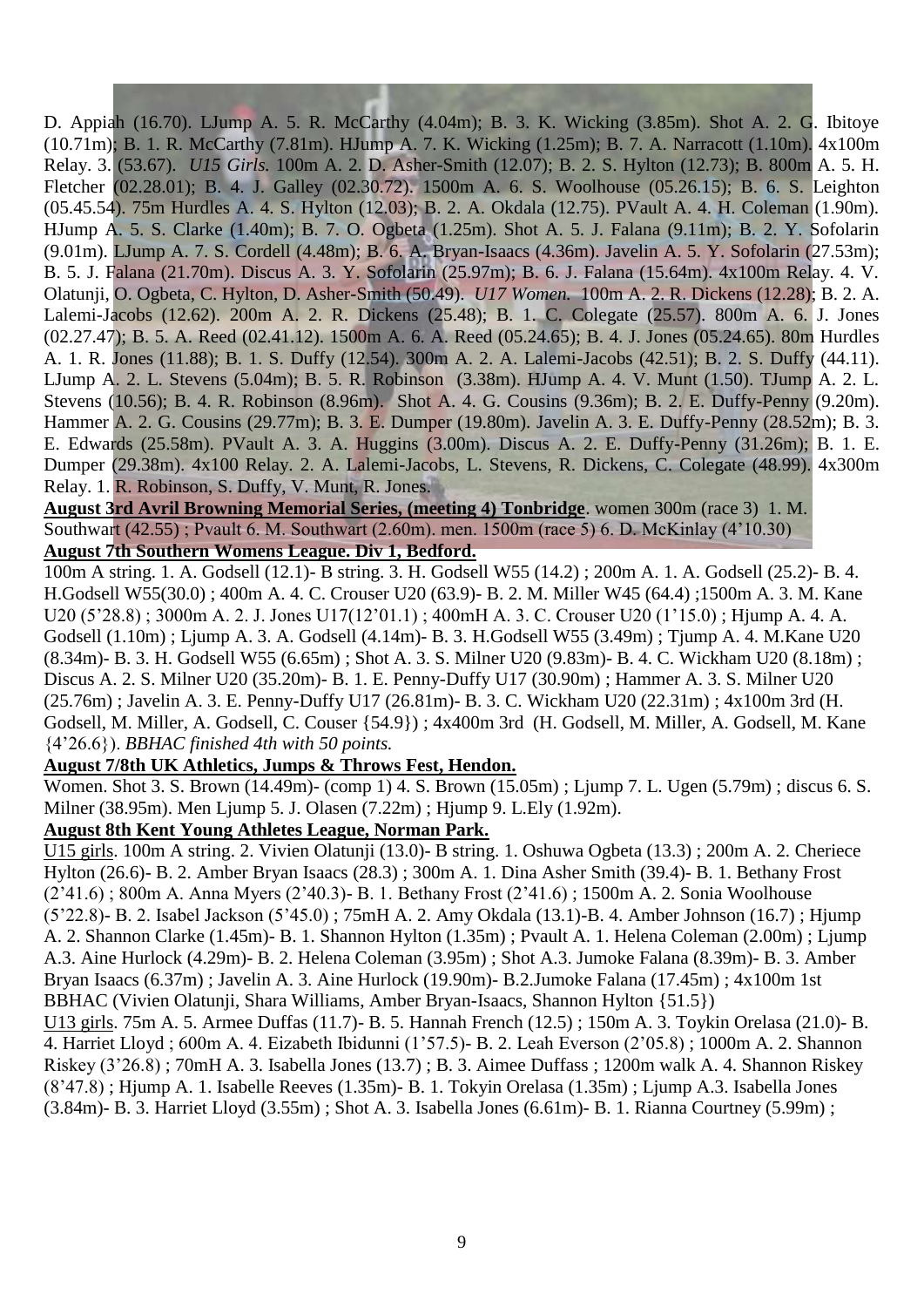Discus A. 5. Leah Everson (10.77m)- 4. Elizabeth Ibisunni (9.63m) ; 4x100m relays 3rd BBHAC (Armee Duffas, Harriet Lloyd, Isabella Jones, Tokyin Orelasa {58.9}).

U15 boys 100m. A.1.Levi Chima (11.9)- B. 2. Jordan Parker (12.6) ; 200m A. 1. Ike Anumba (24.3)- B. 1. Ayo Ajiboye (25.4) ; 400m A.2.Ike Anumba (55.8)- B.3.Adenekan Lipede (59.2) ; 800m A. 4. Adeneken Lipede (2"37.5)- B. 4. James Selway (2"45.7);1500m A. 4.William Fuller (4"58.4)- B.1.Josh Dowling (5"32.8); 3000m A. 3. Alex Punnett (11"15.2)- B.2. Thomas Desborough (11"24.3) ; 80mH A.2.Ayo Ajiboye (16.0) ; 1200m walk A. 3. Alex Punnett (7"50.7)- B. 3. James Selway (9"10.3) ; Hjump A. 5. Jon Pairman (1.45m) ; Shot A. 2. Lewis Mascarrenhas (9.86m)- B. 1. Ayo Ajiboya (7.18m) ; Discus A. 3. Lewis Mascarrenhas (36.75m)- B. 2. Jon Pairman (14.47m) ; Javelin A. 5.Lewis Mascarrenhas (17.85m)- B.2.Alex Punnett (17.10m) ; 4x100m 2nd BBHAC (Ayo Ajiboye, Ike Anumba, Levi Chima, Jon Pairman {50.1}) ; 4x400m 4th BBHAC (Adenekan Lipede, Thomas Desborough, Alex Punnett, Jon Pairman {4"35.7}).

U13 boys. 100m A. 1. Joshua Dalsan (12.9)- B. 4. Asher Roberts (15.2); 200m A.1. Gabriel Ibitoye (26.1)-B. 1. Joshua Dalsan (26.6) ; 800m A. 4. Remi Ullah (2"44.7)- B. 2. Christopher Smith (2"47.4) ; 75mH A. 3. David Ajiboye (15.1)-B. 2. Asher Roberts (16.9) ; 1200m walk A. 2. Remi Ullah (9"07.6) ; Hjump A.1.Jed Botham (1.35m); Ljump A. 2. Jed Botham (4.37m)- B. 2. Reece McCarthy (3.80m) ; Shot A. 1. Gabriel Ibitoye (10.27m)- B.1.Reece McCarhy (6.62m) ; Discus A. 1.Gabriel Ibotoye (21 .72m)- B.1.Reece McCarthy (18.33m) ; Javelin A.3. Christopher Smith (11.67m); 4x100m relays 1st BBHAC ( Joshua Dalsan,Gabriel Ibitoye,David Ajiboye,Andrew Narracott {55.2}).

# **August 9th Blackheath & Bromley Open Meeting.**

100m (Race 1). (-0.5m/s) 1.E.Harrison (11.11)-2.D.Bovell(11.18)- 5.A.Daly (U17) (11.42)(Race 2). (-1.5m/s) 1.J.Alexander (11.22)-2. A. Jolaoso (U17) (11.34)-5. K. Daly (U20) (11.48)-6. R. Fakoya (U17) (11.85) (Race 3) 5.R. Guevera)(13.11)- Race 4 1.D Asher Smith (U15G) (12.48)- 2.S Solomon (U23W) (12.70) -3.K Cosby (U20W) (12.83)- 5.R Brown (M60) (14.22) -6.H Godsell (W55) (14.33); 400m (race 1)6. J.Oyedele (U17M) (53.38)- (Race 2) 1.B Myszka-Reder (U17M) (59.06)- 3.R. Guevera (62.54)-4.C. Crouser (U20W) (63.42)-5.R. Brown (M60) (65.21)-6.R Robinson (U17W) (65.91)-7.S. Rowbotham (W40)(69.48)-8.C. Lyston (U17W) (1"12.83); 800m race 1. S. Cavey (U20M)) (1"57.43)-2.D. McKinlay (1"59.61)-3.D Ryan (2"00.04)- 4.A Gibbins (2"00.44)- 5.O. Robinson (U20M) (2"00.76)- 6.J.Darling (2"01.77)-7.I. Frith (2"07.55)- 8.R.Yates (U17M) (2"07.59)- 9.E. Murty (2"09.77)- (Race 2) 2.M. Jones (M50) (2"28.65)-4.S. Riskey (U13G) (2"41.76)- 5.J. Bradshaw (W35) (2"43.38)-6.E. Ibidunni (U13G) (2"52.16)-7.C. Lyston (U17W) (3"20.55); 1500m 2. J. Darling (4"12.76)- 3.I.Frith (4"15.49)-6. G. Bishop (M45) (4"30.15)-7. T.Ayres (4"43.59)-8.T.Greenhill (U17M) 4"55.55)-9.M.Jones (M50)(5"09.58); 3000m 1.A. Rayner (8"39.48)- 2.G. Proctor (U17M) (9"36.58)- 3.K.Daniel ( M60)(10"30.16)-5.S.Budd (10"48.57)-7.C. Brook (U17W) (13"21.98); High Jump 1.C. Lyston (U17W) (1.50m); Long Jump 1.H Nouch (SW) (5.05m)- 2.F. Read (U17W) (4.72m); Tjump C. Lyston (U17W) (8.70m)- S. Cordell (U15G) (9.59m); Shot (U17W) L. Noel (9.47m)- G. Cousins (9.26m)- E. Duffy-Penny (9.20m)- M. Van Den Dobbelsteen (M40) (8.87m)- C. Brand (M70) (10.08m)- G. Hickey (M75) (10.23m)- B. Terry (W60) (8.43); Discus Mike Van Den Dobbelsteen (M40) (27.16m)- Colin Brand (M70) (36.03m)- Gordon Hickey (M75) (25.70m)- Ellie Duffy Penny (U17W) (31.78m)- Georgina Cousins (U17W) (23.89m)- Barbara Terry (W60) (20.00m); Hammer C.Brand (M70) (30.27m)- J.Haylock (U20M) (55.96m)-J.Smith (U17M) (46.08m); Javelin M.Van Dobblesteen (47.74)- C. Brand (M70) (35.60)-S. McGuire (U23W) (31.84M); 4x100m relay 1. B&B U15G (52.50)-2. B&B U13G (57.96)

**August 11th. Brighton and City AC, Open Meeting, Withdean Stadium.**

1500m (heat 1) 12. S. Budd (5"00.13)- (heat 2) 12. K. Daniel (4"50.16)

**August 13/14th Aviva Grand Prix (Diamond League), Crystal Palace.**

100m (men) 8. T. Gilling (10.56) ; 100m (women) 8. M.Douglas (11.46) ; 100mH S. Soloman (dnf) **August 14th BMC, Parliament Hill.** 1500m 10. T. Heslop (4"12.77)

**August 14th. London Inter Club Challenge, Parliament Hill Fields.** Ljump. 2. C. Baker (6.44m) ; 110mH 2. C. Baker (15.76) ;100m (race 3) 2. J.Alexander (11"05)- (race 6) 2. C. Baker (11.71) ;1500m (mixed) 9. S.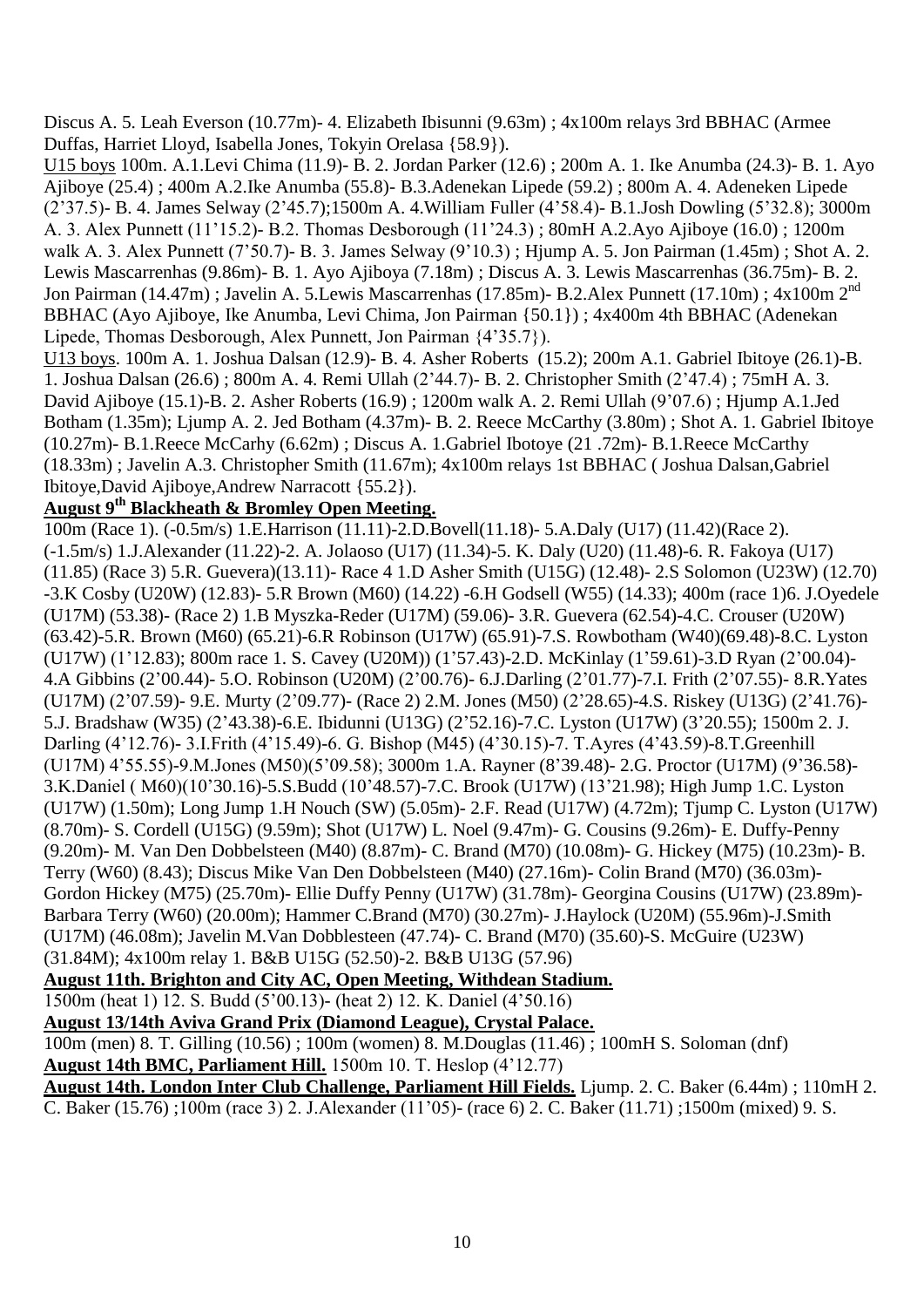Budd (5"10.52) ; 200m (race 1) 7. J. Alexander (22.23)- (race 5) 5. C. Baker (24.0) ; 400m (race 1) 1. A. Wilson (48.94)

**August 14th London Inter-Club Challenge, Parliament Hill Fields.** 100m (race 3) 2. J.Alexander (11.05)- (race 6) 2.C.Baker (11.71) ; 200m (race 1)7. J.Alexander (22.23)-(race 5) 5. C.Baker (24.0) ;400m (race 1) 1.A. Wilson (48.94); 110mH 2.C.Baker (15.76) ;1500m (mixed) 9.S. Budd (5"10.52); Ljump 2.C.Baker (6.44m) **August 15th. Bedford International Games, BI Stadium.**

Women.100m (race 1) 4. H.Godsell (12.05)-(race 3) 3. M. Douglas (11.49) ;100mH (race 1) 2. S. Soloman (14.15) ; Ljump 1. L.Ugen (6.15m). men. (race 5) 3. T. Gilling (10.46) ; 400mH (race 1) 6. E. Harrison (52.90) ;Ljump 5. J. Olasen (7.17m).

### **August 18th Sydney Wooderson Memorial 800m, Sutcliffe Park.**

800m Men (race B) 4. B.Harding (1"53.01)- (race D) 1. S.Cavey (1"56.14)- 4. D.McKinlay (1"58.25)-10. A. Gibbins (2"00.04). Mixed 4. D. Ryan (1"59.79)-8. D. Brewer *U23M* (2"02.00)-11. I. Frith *U23M* (2"07.21). Open (race 1) 4. J.Jones *U17W* (2"23.55)-7. N.Bridson Hubbard *U13G* (2"45.42)- (race 3) 2. R. Yates (2"06.83) –(race 4) 3. K. Curran *U15g* (2"25.8)- 6. C. Rhule *U15g* (2"38.0)- 7. S. Riskey *U15g* (2"45.5). 100m (race 2) 2. A. Daly *U17m* (11.45)- (race 3) 5. S.Rowbotham *V40W* (15.60)- 400m (race 3) 5. M. Miller *V45* (64.68)- (race 4) 4. H. Fletcher *U15g* (64.93)-6. S.Rowbotham *V40W* (1"10.97) ; 1500m Mixed (race 3) 2. G. Bishop*V45M* (4"30.42)-3. R. Braden *U20M* (4"33.07).

#### **August 21st British Athletics League, Wavetree Liverpool.**

A string. 100m.2.D.Grant (10.80); 400m 5.B.Barikor (48.60) ; 800m 6.R.Bentley (1"55.40); 1500m 6. B.Harding (3"55.40); 3000m s/chase 3.A.Bruce-Littlewood (9"19.70) ; 5000m 3. S.Overall (8"25.10); 400mH 4. E. Harrison (58.60) ;110mH 4.T.Sodehi (15.00); Hammer 8.D.Willis (14.91m); Discus 8. A. Pope (37.05m) ; Javelin 8. A. Pope (44.67m); Shot 8.A.Pope (12.28m); Ljump 7. S.Bobb (6.28m) ; Tjump 5. S. Bobb (13.49m) ; Hjump 3.L Ely (1.90m); Pvault 3. N.Quinney (4.40m); 4x100m relay BBHAC 5th (T.Sodeyi, D.Bovell, A. Campbell, D.Grant {43.00}) ; 4x400m BBHAC 7th (B.Barikor, A.Campbell, E.Harrison, A.Wilson {3"19.60}).B string. 100m.4.D.Bovell (11.20); 200m.5.A.Campbell (22.80); 400m 4.A.Wilson (48.80) ; 800m 4. J.Poole (1"59.00) ;1500m 1.R.Bentley (3"55.60); 3000m s/chase 1.A.Gibbins (9"52.80) ; 400mH 5.B. Hopkins (58.30);110mH 3. E. Harrison(15.10) ; Discus 7.D.Willis (20.74m); Javelin 8.D.Willis (24.34m); Shot 8. D.Bovell (9.34m) ;Ljump 5. D.Willis (6.27m); Tjump 5.D.Willis (12.37m); Hjump 6.A.Pope (1.70m) ; Pvault 6. A.Pope (1.60m)

#### **August 23rd Club Open Meeting, Norman Park**

100 metres Race One (-0.6m/s)1. Laura Pettet (U15G) (15"13) – 2.Rebecca Pettet (U15G) (15"95) Race Two (+0.9m/s) 2. Bruno Myszka-Reder (U17M) (13"13)-3.Sharai Williams (U15G) (13"50)- 4.Aine Hurlock (U15G) (13"69) - 5.Tim Carter (M55) (13"77)- 6. Rob Brown (M60) (14"12)-7. Lucy Damment (U17W) (14"55) Race Three (+0.5m/s)5. Ike Anumba (U15B) (12"19)-6. Levi Chima (U15B) (12"24)-7. Seyi Daramoa (U15B) (12"27)-8. James Allen (U17M) (12"53) Race Four (-0.9m/s) 3. Ainsley Campbell (U20M) (11"44)-4. Jonathan Pettet (U17M) (11"51)-7. Reuben Fakoya (U17M) (11"86); 200 Metres Race One (+0.0m/s)1. Tim Carter (28"00)-2. Rob Brown (M60) (28"35)-3. Holly Fletcher (U15G) (28"42)-5. Shirley Rowbotham (W40) (30"92) Race Two (+0.2m/s)1. Seyi Daramoa (U15B) (25"34)-2. James Allen (U17M) (25"62)-4. Bruno Myszka-Reder (U17M) (27"0) (manual time)-5. Oshuwa Ogbeta (U15G) (28"22)-6. Christine Lyston (U17W) (28"74) Race Three (-0.3m/s) 5. Reuben Fakoya (U17M) 24"17-5. Ike Anumba (U15B) (25"11)-6. Levi Chima (U15B) (25"84) Race Four (-0.3m/s) Dan Putnam (U20M) (22"38) Jonathan Pettet (U17M) (23.13) ;1500 Race One 1.Danielle Critchley (U20W) (5"09.13)-2. Kate Curran (U15G) (5"11.28)-3. Jessica Jones (U17W) (5"12.87)-5. Melody Kane (U20W) (5"16.06)-6. Clare Parkin (U20W) (5"19.03)-7. Charlotte Rhule (U13G) (5"29.08)-8. Niamh Bridson-Hubbard (U13G) (5"31.89)-9. Cara Oliver (W35) (5"44.38)-11. Jessica Keene (U13G) (5"48.92) Race Two 2. Jamie Darling (4"12.76)-3. Ian Frith (4"15.49)-6.Gary Bishop (M45) (4"30.15)- 7. Tim Ayres (4"43.59)-8. Thomas Greenhill (U17M) (4"55.55)-9. Mick Jones (M50) (5"09.58) Triple Jump Christine Lyston (U17W) (8.70m)-Shannon Cordell (U15G) (9.59m) Hammer Colin Brand (M70) (30.27m)- Jake Haylock (U20M) (55.96m)- James Smith (U17M) (46.08m) Tara Morawski (U15G) (32.81m); Javelin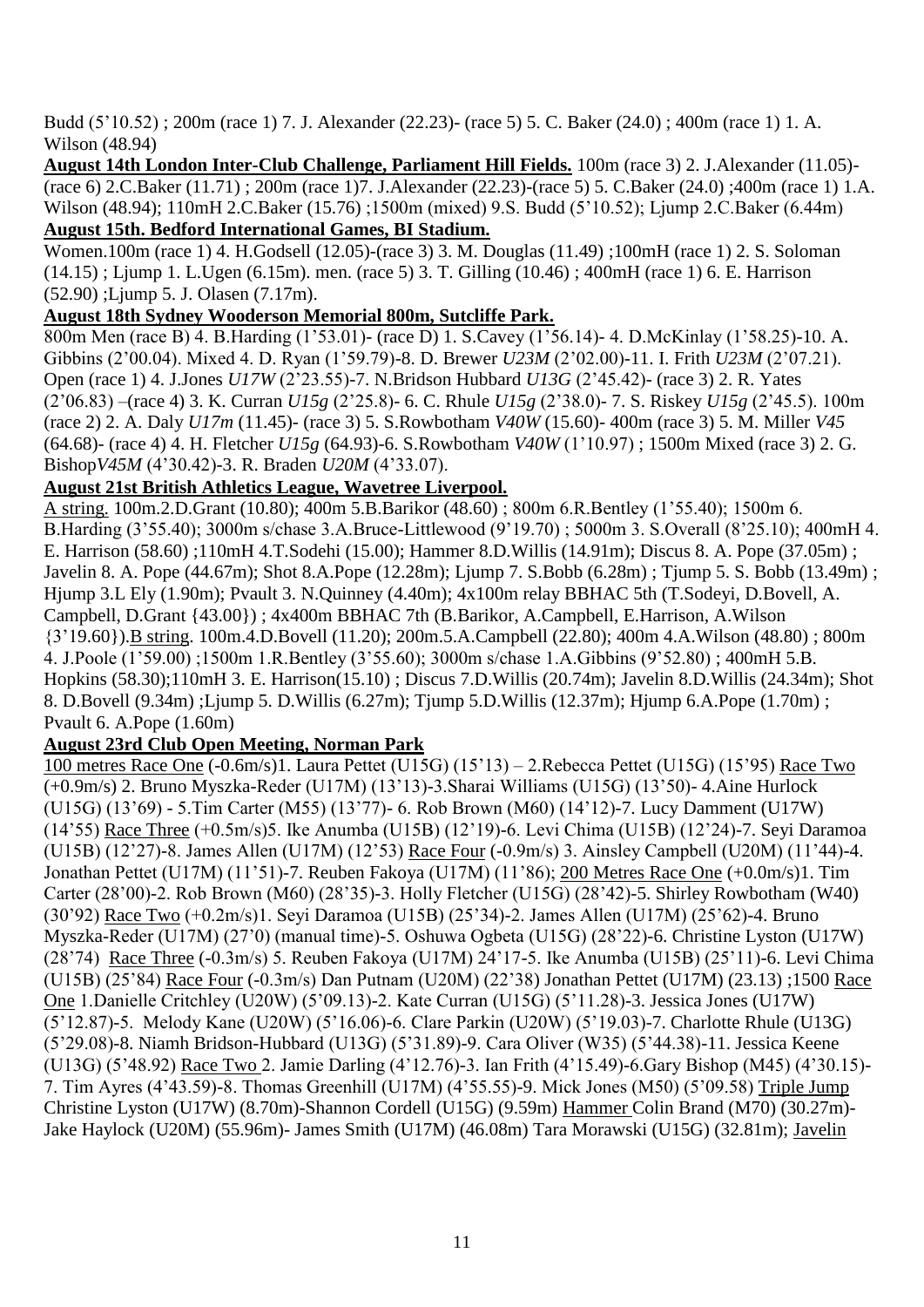Mike Van Den Dobbelsteen (M40) (47.74m)- Colin Brand (M70) (35.60m)- Sarah McGuire (U23W) (31.84m); 4X100 Relay B&B U15G (52"50)- B&B U13G (57"96)

**August 28th Cardiff Grand Prix Final.** 1500m (mens B) 7. J. Poole (3"59.01)- (womens C) 2. E. Murty (4"29.58) ; 5000m (mens A) 11. A. Bruce-Littlewood (15"33.80)- (womens A) 8. B.Proctor (16"59.30) **August 28th Herne Hill Harriers Open, Tooting Bec.** 400m (race A) 6. R. Bentley (53"45)

### **August 28th International Antwerp Athletics Gala, Stadium De Rode Loop.**

100m (Heat1)1. D. Grant (10.58)- F. 5. D. Grant (10.47)

**September 4th. Southern Women's League Division 1. Norman Park, Bromley**

100m A string.1.A.Godsell (SW) (12.4)- B string.1.G. Sheppard (U20)(12.9); 200mA.3.A.Godsell (SW) (25.8)- B.1.K.Cosby (U20) (25.8) ;400m A.4. M.Southwart (U20)(61.7)-B.2.M.Miller(W45)(65.1);800m A.1.K.Galley (U20)(2""1.1)-B.1.D.Critchley(U20)(2"23.3) ;1500mA.2M.Kane(U20)(5"20.9)B.2.E.Fisher(SW(5"42.2);3000m A.1.K.Murray(SW)(11"01.7)-B.1.E.Fisher(SW)(11"58.2);100mHurdlesA.2.M.Southwart(U20)(16.0);

B1.K.Crosby(U20)(15.2);400mHurdlesA.2K.Murray(SW)(68.0)B.1.C.Crouser(U20)(1"13.2);HJumpA.3.K.Mur ray(SW)(1.35m)-B.4.L.Vallins(SW)(1.10m);PvaultA.1.E.Hughes(SW)(3.50m)-B.1.M.Southwart

(U20)(2.60m).LJumpA.4.Hayley Nouch(SW) (4.82m)-B.3.L.Vallins(SW) (3.51m) ;TJump A.3.H.Nouch (SW) (10.07m)-B.4.L.Vallins (SW)(7.26m) ;ShotA.1.Shaunagh Brown(SW)(14.46m)-B.3.Sam Milner

(U20)(10.16m) ;Discus A.1.S.Brown (SW) (47.86m)-B.1S.Milner(U20) (40.67m) ;Hammer A.1.Rachel Blackie (SW)(49.38m)-B.1.S.Brown(SW)(48.19m) ;JavelinA.2.S.McGuire(SW)(35.64m)-B.2.F.Athawes(SW)

(27.78m) ; 4x100m Relay 1. B&B(51.2) ; 4x400m Relay 1.B&B (4.15.6).

#### **September 4th. McCain UK Young Athletes League Auxilary Final. Manchester**

*U13 Girls*. 75m A. 2. M. Bruney (10.23)-B. 3. J. Ray (10.94) ;50m A. 2. M. Bruney (19.50)-B. 4. T. Orelaja (21.50) ;800mA.6.S.Riskey (2"44.75) ;1200mA.4.C. Rhule (4"11.52)-B. 2. N. Bridson-Hubbard (4"12.39) ;70m HurdlesA.5.G.McGrand (12.78)- B. 6.I.Jones (13.94) ;Shot A.3B.Hollett(7.71m)- B.5. I. Jones (5.94m) ;HJump A. 2=. T.Orelaja(1.30m)-B.4=.S.Riskey (1.15m) ;LJump A. 1 M. Bruney (4.56m)-B.1.I.Jones (4.04m) ;4x100m Relay DNF. *U13 Boys.* 100m A. 2.J Dalsan (13.11)-B.1.D.Ayodele (12.84) ;. 200m A. 1. G. Ibotoye (25.87) - B. 1. J. Dalsan (26.55). 800m A.7. T.Powell (2"39.61); B.1.B.Stickings (2"32.81). 1500m A. 8. D. Appiah (6"57.83); B. 6.A. Narracott (5"52.71). 1500m A. 8. D. Appiah (6"57.83); B. 6. A. Narracott (5"52.71). HJump A.1. K.Wicking (1.50m); B. 1.J.Botham (1.43m). Shot A. 1. G. Ibitoye (10.63m); B. 1. R. McCarthy (8.19m). LJump A.1. J. Botham (4.56m); B.1.R.McCarthy (4.16m). 4x100m Relay 2. K. Wicking, D. Ayodele, G. Ibotoye, J. Dalsan (54.58). *U15 Girls.* 100m A. 1. D. Asher-Smith (12.07); B. 2. S. Hylton (12.65). 200m A. 1.D.Asher-Smith (24.63); B.1.S.Hylton (25.56).800m A 5.H.Fletcher (2"30.03);B4.J.Galley (2"39.93).75m Hurdles A.3.A.Hurlock (12.42); B.3.O.Ogbeta (13.12).1500mA.2. S.Salih (5"04.88);B.3.S. Woolhouse (5"32.68). PVault A.5.H.Coleman (1.90m).HJumpA.4.S.Clark (1.45m); B.1.A.Wheelwright (1.40m).Javelin A. 4. Y.Sofalarin(22.49m). Shot A.5.Y.Sofolarin (8.73m); B.5.E.Syron-Russell (6.82m). LJump A.5. S. Cordell (4.51m); B.6.E.Syron-Russell (4.09m). Discus A. 3. Y. Sofolarin (29.10m); B. 3. A. Hurlock (15.20m). 4x100m Relay 1. C. Hylton, S. Hylton, V. Olatunji, D.Asher-Smith (50.32). *U15 Boys.* 100m A. 4. L.Chima (12.13); B. 2. A. Ajoboye (12.12). 200m A. 5. I. Anumba (24.67) ; B. 3. S. Charles (24.66). 400m A.7. T.Oxley (6005); B. 3. A. Lipede (58.18).800m A. 4.L.Hopgood (2"07.88); B. 6.W.Ruiz (2"24.03).80m Hurdles A. 5 L.Hopgood (12.85); B. 4.A. Ajoboye(14.35). 1500m A.7. R.Webb (5"02.85); B. 5.T.Desborough (7"32.49). Hammer A. 2. L. Mascarentas (32.17m); B.3.D.Hollett (24.68m). Discus A. 1. L. Mascarentas (36.83m); B. 1. D. Hollett (29.21m). LJump A.1. I. Amumba (5.83m); B. 4.T. Colgan (4.56m). HJump A. 6. J.Pairman (1.50m); B. 6. R. Webb (1.40m). Shot A.3.D.Hollett (11.96m); B.1.L.Mascarentas (11.17m). PVault A. 5=. L. Hopgood (1.90m). Javelin A. 2. L. Cater (37.70m); B. 4. J. Pairman (25.85m). 4x100m Relay 1. L. Chima, I. Amumba, S. Charles, A. Ajoboye (47.62). 4x400m Relay 3. T. Oxley, A. Lipede, I. Amumba, L. Hopgood. *U17 Men.* 100m A. 1. A. Daly (11.47) B. 2. I. Smith-John (11.65). 200m A. 1. A. Daly (22.86). 400m A. 1. J. Pettet (51.03); B. 1. H. Smith (53.39). 800m A. 7. J. Oyekele (2"18.94); B. 2. G. Vacharpopulos (2"07.91). 100m Hurdles A. 3. A. Lloyd (14.36); B. 1. L. Cater (15.16). 1500m A. 5. S. Jackson (4"30.81); B. 3. R. Yates (4"43.98). 1500m SChase A. 5. G. Vacharpopulos (5"11.34); B. 2. T. Greenhill (5"33.24). Hammer A. 3. J. Ajiboye (35.00m); B.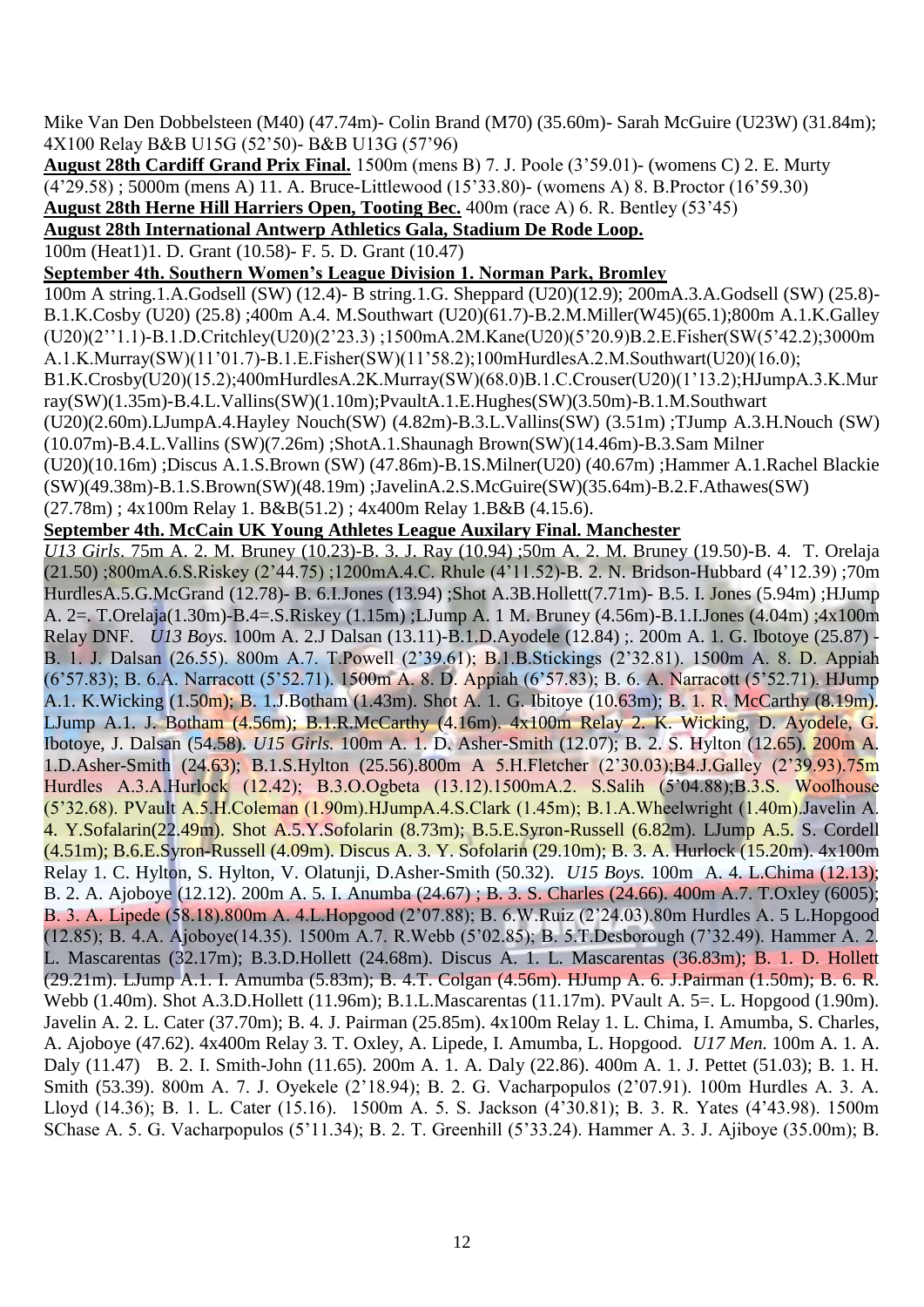2. A. Lister (23.32m). LJump A. 3. J. Allen (5.96m); B. 2. C. Pratt (5.45m). Javelin A. 3. J. Pettet (29.57m); B. 4. A. Patterson (22.58m). HJump A. 4=. H. Smith (1.60m); B. 5. R. Fakuya (1.50m). TJump A. 5. C. Eves (11.89m); B. 3. R. Fakuya (11.07). Shot A. 4. J. Ajiboye (11.92m); B. 3. R. Wallace (7.99m). Discus A. 3. J. Ajiboye (31.74m); B. 4. J. Appiah (23.80m). 4x100m Relay 1. A. Patterson, I. Smith-John, A. Lloyd, A. Daly (45.78). 4x400m Relay 2. J. Oyekele, R. Wallace, H. Smith, J. Pettet (03.39.95). *U17 Women*. 100m A. 2. A. Lalemi-Jacobs (12.50); B. 1. G. Middleton (13.05). 200m A. 4. G. Middleton (26.92); B. 2. C. Colegate (27.29). 300m A. 1. A. Lalemi-Jacobs (42.70); B. 2. S. Duffy (44.71). 800m A. 4. J. Jones (2.22.83); B. 8. E. Edwards (2.50.00). 300m Hurdles A. 1. R. Jones (47.08); B. 1. R. Robinson (48.67). 80m Hurdles A. 1. R. Jones (11.99); B. 1. S. Duffy (12.58). 3000m A. 5. A. Reed (12"01.35); B. 6. C. Brooks (13"28.21). 1500m A. 5. J. Jones (5"24.69); B. 6. R. Robinson (5"56.19). HJump A.C. Lyston (1.60m); B.4. J.Lay (1.40m). Shot A. 2. G. Cousins (9.06m); B.1.L.Noel (9.04m). Javelin A. 2. E. Duffy-Penny (27.83m); B. 2. E. Edwards (25.48m). LJump A. 1. L. Stevens (5.26m); B.1.F.Read (4.48m). Hammer A. 2. G. Cousins (28.86m); B.3.E. Dumper (20.25m). TJump A.1.L.Stevens (10.72m); B.1 F. Read (10.38m). Discus A. 2. E. Duffy-Penny (31.33m); B. 1. E. Dumper (27.18m). 4x100m Relay 1.G.Middleton, A. Lalemi-Jacobs, L. Stevens, C. Colegate (50.32). 4x300m Relay 1. S. Duffy, V. Munt, R. Robinson, R. Jones (2.58.71).



Team captains with the Auxiliary Trophy at Sports City, Manchester

## **Club Championship events, Norman Park**

**July 14<sup>th</sup>** 100m <u>U13 Boys</u> 1. Andrew Narracott (15.1)-2. Kyle Wicking (guest) (15.1)-3. Joe Mann (guest) (16.8) U15 girls 1. Dina Asher Smith (12.6)-2. Cheriece Hylton (13.4)-3. Laura Pettet (14.9)-4. Samantha Leighton (15.0)-5. Shannon Riskey (U13) (15.9). U17 Men Anton Daly (11.4)- Jonathan Pettet (11.4)- Reuben Fakoya (11.8)- Aaron Lloyd (11.9)- Joshua Oyedele (12.1) -Ike Anumba (U15) (12.4)- Bruno Myszka-Reder (13.2) Sen.Men Duayne Bovell (11.2) -Kieron Daly (U20) (11.3)- Ellis Zorro (U20)(11.3)- Anton Daly (U17)(11.4) -Aaron Lloyd (U17) (12.2)- Gerald Sterling (13.8) -Rob Brown (M60) (14.6)- Andy Lawes (M50) 16.7 ; 300 Metres Holly Fletcher (U15) (44.2) -Sonia Woolhouse (U15) (45.1); 400 Metres Women Krystal Galley (U20) (58.0)- Rebecca Syrocki (59.3)- Maureen Miller (W45) (64.3) -Maz Turner (W60) (1"53.4) Men Harry Smith (U17) (52.8)- Ike Anumba (U15) (59.0)- Thomas Oxley (U15) (60.8)- Jamie Darling (54.9) -Alex Pope (55.0)- Daniel Ryan (55.1) -Rob Brown (M60) (64.7) -Andy Lawes (M50) (1"14.2) ; 3000 Metres 1.Alex Gibbins (SM) (9"14.8) –2. Thomas Greenhill (U17M)(10"27.90) –3. Cliff Keene (M50) (10"34.7) –4. Ken Daniel (M60) (10"56.2)- 5. David Beadle (M40) (10"58.5)- 6. Danielle Critchley (U20) (11"13.8) –7. Adrian Stocks (M35) (11"16.1) –8.Clare Parkin (U20W) (11"28.)- 9. Mel Kane (U20W) (11"32.1) –10. Amber Reed